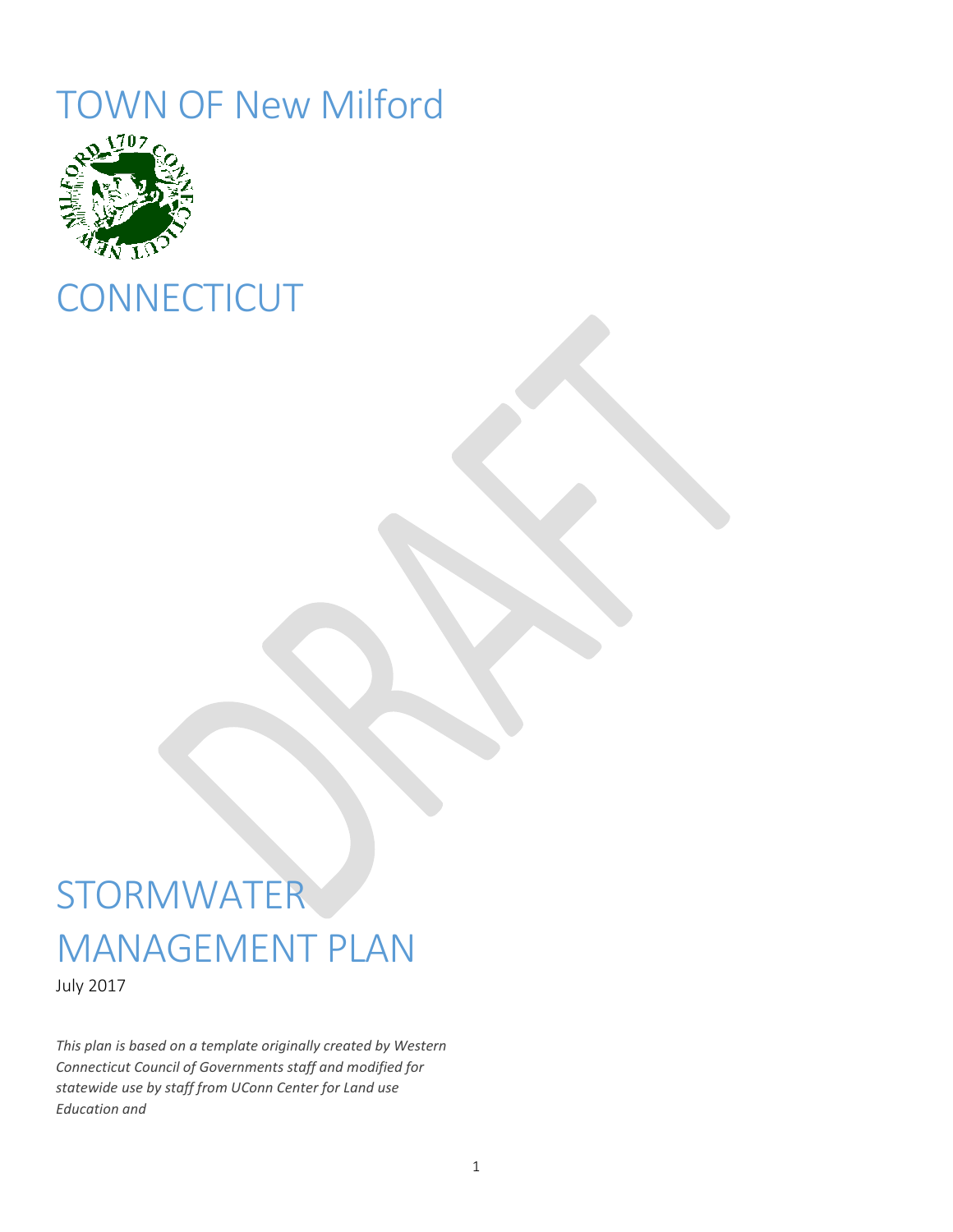# Table of Contents

|     | . 3                                                                |    |
|-----|--------------------------------------------------------------------|----|
|     |                                                                    |    |
|     |                                                                    |    |
|     |                                                                    |    |
|     |                                                                    |    |
|     |                                                                    |    |
|     |                                                                    |    |
| (1) |                                                                    |    |
|     |                                                                    |    |
|     | 1.2<br>ADDRESS EDUCATION AND OUTREACH FOR POLLUTANTS OF            |    |
|     |                                                                    |    |
|     |                                                                    |    |
|     | (2) PUBLIC INVOLVEMENT AND PARTICIPATION  10                       |    |
|     | 2.1<br>COMPLY WITH PUBLIC NOTICE REQUIREMENTS FOR THE              |    |
|     | STORMWATER MANAGEMENT PLAN AND ANNUAL REPORTS 10                   |    |
| (3) | <b>ILLICIT DISCHARGE DETECTION AND ELIMINATION  11</b>             |    |
|     | 3.2<br>DEVELOP LIST AND MAP OF ALL MS4 OUTFALLS AND                |    |
|     |                                                                    |    |
|     |                                                                    |    |
|     | 3.4 ESTABLISH LEGAL AUTHORITY TO PROHIBIT ILLICIT DISCHARGES  12   |    |
|     | 3.7 DETAILED MS4 INFRASTRUCTURE MAPPING  13                        |    |
|     | (4) CONSTRUCTION SITE STORMWATER RUNOFF                            |    |
|     |                                                                    |    |
|     |                                                                    |    |
|     | 4.1<br>IMPLEMENT, UPGRADE AND ENFORCE LAND USE REGULATIONS         |    |
|     | TO MEET REQUIREMENTS OF MS4 GENERAL PERMIT  14                     |    |
|     | 4.2<br>DEVELOP AND IMPLEMENT PLAN FOR INTERDEPARTMENTAL            |    |
|     | COORDINATION OF SITE PLAN REVIEW AND APPROVAL  14                  |    |
|     | 4.3<br><b>REVIEW SITE PLANS FOR STORMWATER QUALITY CONCERNS 15</b> |    |
|     | 4.4                                                                |    |
|     | 4.5<br>IMPLEMENT PROCEDURE TO ALLOW PUBLIC COMMENT ON SITE         |    |
|     | DEVELOPMENT.                                                       | 15 |
|     | <b>IMPLEMENT PROCEDURE TO NOTIFY DEVELOPERS ABOUT DEEP</b><br>4.6  |    |
|     |                                                                    |    |
|     | POST-CONSTRUCTION STORMWATER MANAGEMENT<br>(5)                     |    |
|     | IN NEW DEVELOPMENT OR REDEVELOPMENT  17                            |    |
|     | 5.1<br>UPDATE LEGAL AUTHORITY AND GUIDELINES REGARDING LID         |    |
|     | AND RUNOFF REDUCTION IN SITE DEVELOPMENT PLANNING 17               |    |
|     | 5.2<br><b>IMPLEMENT LONG-TERM MAINTENANCE PLAN FOR</b>             |    |
|     | STORMWATER BASINS AND TREATMENT STRUCTURES  18                     |    |
|     | DIRECTLY CONNECTED IMPERVIOUS AREA (DCIA) MAPPING 18<br>5.3        |    |
|     | 5.4<br>ADDRESS POST-CONSTRUCTION ISSUES IN AREAS WITH              |    |
|     |                                                                    |    |
| (6) | POLLUTION PREVENTION / GOOD HOUSEKEEPING  20                       |    |
|     | 6.1<br>DEVELOP AND IMPLEMENT FORMAL EMPLOYEE TRAINING              |    |
|     |                                                                    |    |

| 6.2 | <b>IMPLEMENT MS4 PROPERTY AND OPERATIONS MAINTENANCE</b>      |
|-----|---------------------------------------------------------------|
|     | 20                                                            |
| 6.3 | <b>IMPLEMENT COORDINATION WITH INTERCONNECTED MS4S.22</b>     |
| 6.4 | DEVELOP AND IMPLEMENT A PROGRAM TO CONTROL OTHER              |
|     |                                                               |
| 6.5 | EVALUATE ADDITIONAL MEASURES FOR DISCHARGES TO                |
|     |                                                               |
| 6.6 |                                                               |
| 6.7 | DEVELOP AND IMPLEMENT AN INFRASTRUCTURE REPAIR,               |
|     |                                                               |
| 6.8 | DEVELOP AND IMPLEMENT PLAN TO IDENTIFY AND PRIORITIZE         |
|     |                                                               |
|     | 6.9 DEVELOP AND IMPLEMENT STREET SWEEPING PROGRAM  23         |
|     | 6.10 DEVELOP AND IMPLEMENT CATCH BASIN CLEANING PROGRAM       |
|     | 24                                                            |
|     | 6.11 DEVELOP AND IMPLEMENT SNOW MANAGEMENT PRACTICES. 25      |
|     | 6.12 IMPACT OF POLLUTION PREVENTION AND GOOD                  |
|     | <b>HOUSEKEEPING ON ENDANGERED OR THREATENED SPECIES TO BE</b> |
|     |                                                               |
|     | 6.13 IMPACT OF POLLUTION PREVENTION AND GOOD                  |
|     | HOUSEKEEPING ON AQUIFER PROTECTION AREAS TO BE CONSIDERED. 25 |
|     | 6.13 IMPACT OF POLLUTION PREVENTION AND GOOD                  |
|     | <b>HOUSEKEEPING ON LANDS LOCATED WITHIN A CONSERVATION OR</b> |
|     |                                                               |
|     | STORMWATER MANAGEMENT PLAN SIGNATURE  28                      |
|     | STORMWATER MANAGEMENT PLAN ENGINEERING CERTIFICATION  29      |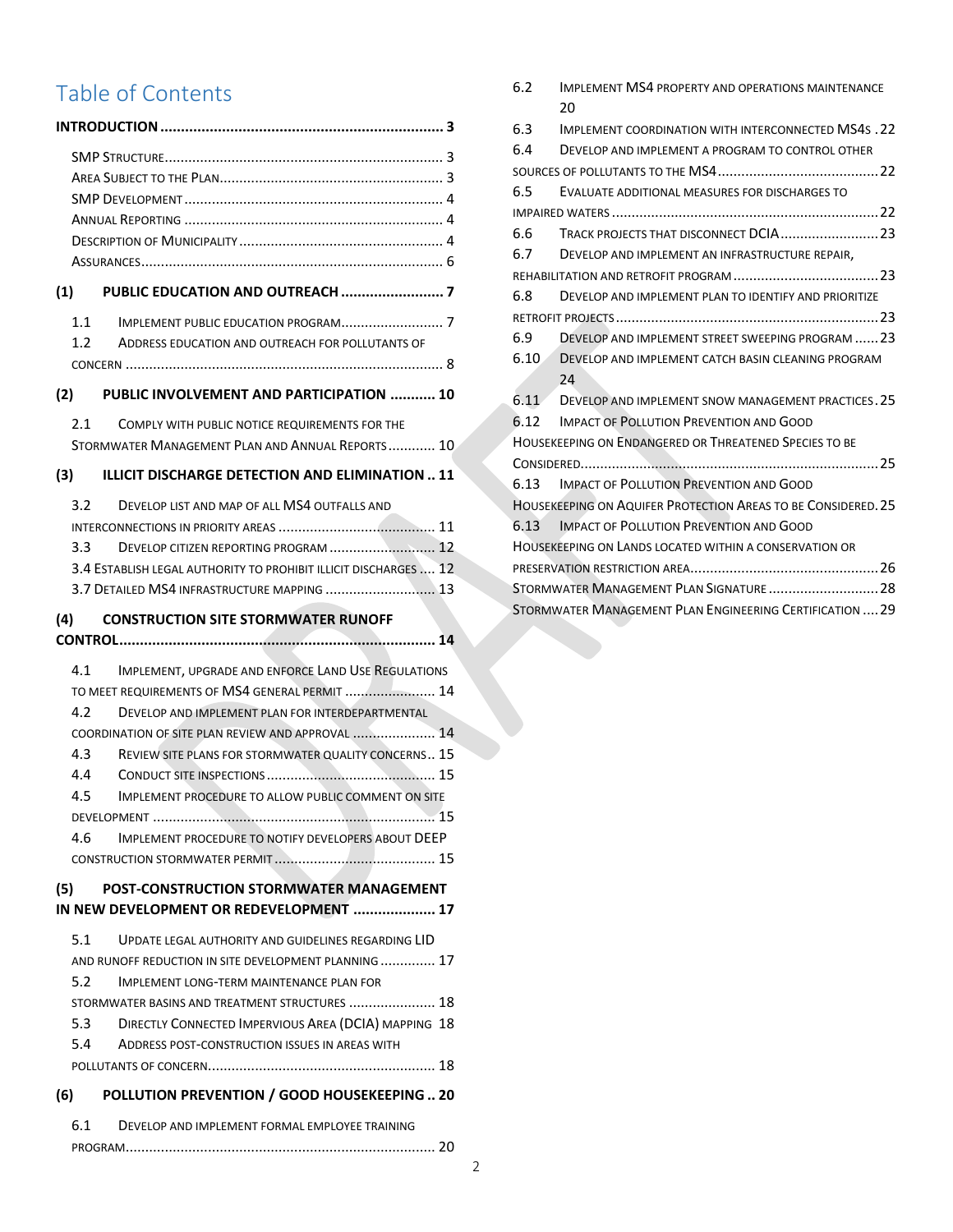# <span id="page-2-0"></span>Introduction

This Stormwater Management Plan (SMP) was developed by the Town of New Milford to protect water quality and reduce the discharge of pollutants from the municipality's storm sewer system to the maximum extent practicable (MEP). This SMP addresses the requirements established by the CT Department of Energy and Environmental Protection's (DEEP) General Permit for the Discharge of Stormwater from Small Municipal Separate Storm Sewer Systems (MS4 General Permit). This permit is the local enforcement mechanism of the U.S. Environmental Protection Agency's (EPA) National Pollutant Discharge Elimination System (NPDES) Stormwater Phase II Rule.

"MS4" is an acronym for "Municipal separate storm sewer system", which is defined as a means of conveyances for stormwater (including roads with drainage systems, streets, catch basins, curbs, gutters, ditches, man-made channels or storm drains) owned or operated by any municipality or by any state or federal institution and discharging to surface waters of the state.

The MS4 General Permit authorizes the discharge of stormwater from or associated with the MS4, provided certain requirements are met. The permit authorizes the following non-stormwater discharges provided: the permittee controls such non-stormwater discharges to the Maximum Extent Practicable (MEP); such nonstormwater discharges do not contribute to a violation of water quality standards; and such non-stormwater discharges are document in the SMP and are not significant contributors of pollutants:

- Uncontaminated ground water discharges including, but not limited to, pumped ground water, foundation drains, water from crawl space pumps and footing drains;
- Irrigation water including, but not limited to, landscape irrigation and lawn watering runoff;
- Residual street wash water associated with sweeping;
- Discharges or flows from firefighting activities (except training);
- Naturally occurring discharges such as rising ground waters, uncontaminated ground water infiltration, springs, diverted stream flows, and flows from riparian habitats and wetlands.

# <span id="page-2-1"></span>SMP Structure

The plan outlines a program of best management practices (BMPs), measurable goals, responsible individuals or departments, and implementation schedules for the following six minimum control measures:

- (1) Public education and outreach
- (2) Public involvement and participation
- (3) Illicit discharge detection and elimination
- (4) Construction site stormwater runoff control
- (5) Post-construction stormwater management in new development and redevelopment
- (6) Pollution prevention/good housekeeping

Appendices to this plan include the CT DEEP General Permit for the Discharge of Stormwater from Small MS4s and a map of New Milford's impaired waterbodies.

# <span id="page-2-2"></span>Area Subject to the Plan

The measures identified in this SMP will be applied throughout the boundaries of the Town of New Milford except as otherwise noted and be consistent with the MS4 General Permit requirements. Stormwater discharge from municipally-owned maintenance garages, salt sheds and other facilities subject to the DEEP Industrial Stormwater General Permit will continue to be regulated under the conditions of that permit.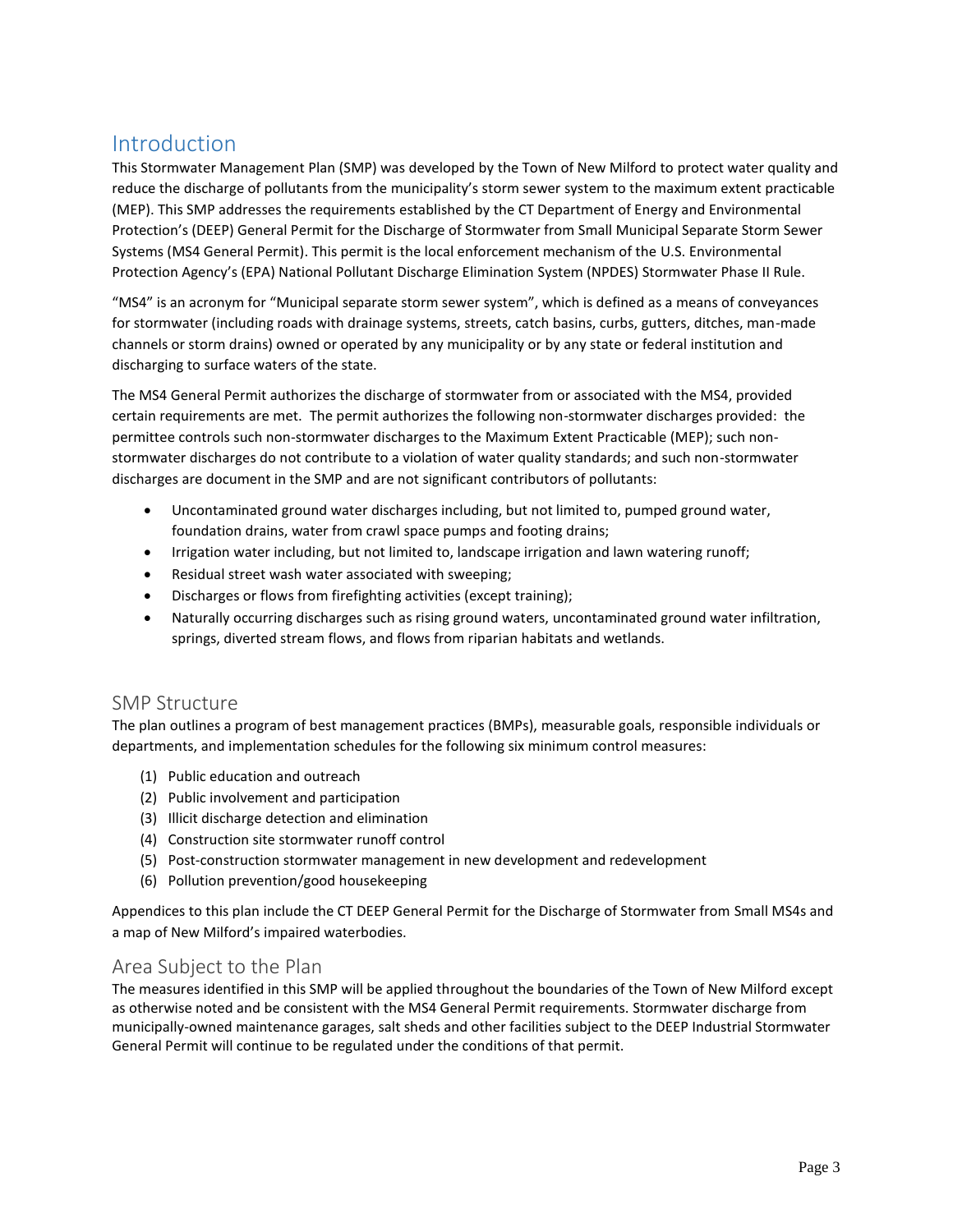# <span id="page-3-0"></span>SMP Development

An MS4 committee consisting of Staff from the Department of Public Works, the Town Planner, the Wetlands Enforcement Officer, and the Zoning Enforcement Officer was assembled to coordinate the development and implementation of the SMP.

### <span id="page-3-1"></span>Annual Reporting

The SMP's implementation will be tracked and documented in Annual Reports summarizing stormwater management activities carried out by the town and its partners. These reports will be submitted to DEEP on an annual basis no later than April 1.

### <span id="page-3-2"></span>Description of Municipality

The operator of the MS4 is the Town of New Milford. The Town of New Milford is a public entity located in the county of Litchfield, State of Connecticut. The Town of New Milford covers an area of approximately 64.4 square miles, located in Western Connecticut as shown in figure 1.



**Figure 1**

The Connecticut Department of Transportation (DOT) operates an MS4 on state highways located in the Town of New Milford. This system is regulated under the CT DOT's MS4 permit. Implementation of the BMPs identified in this plan will be coordinated between the Town and CT DOT.

# Impaired Waters

In preparing the SMP, the CT DEEP's Water Quality Standards were reviewed in order to determine the Surface Water Quality Classifications for each watercourse in town. Certain BMP's address the watersheds containing watercourses designated as "impaired" by the CT DEEP. Table 1 shows the water quality classification for each watershed. Table 2 summarizes the water bodies within or that run through the municipality that are listed on the 2014 List of Connecticut Water Bodies not meeting water quality standards and are designated as "impaired".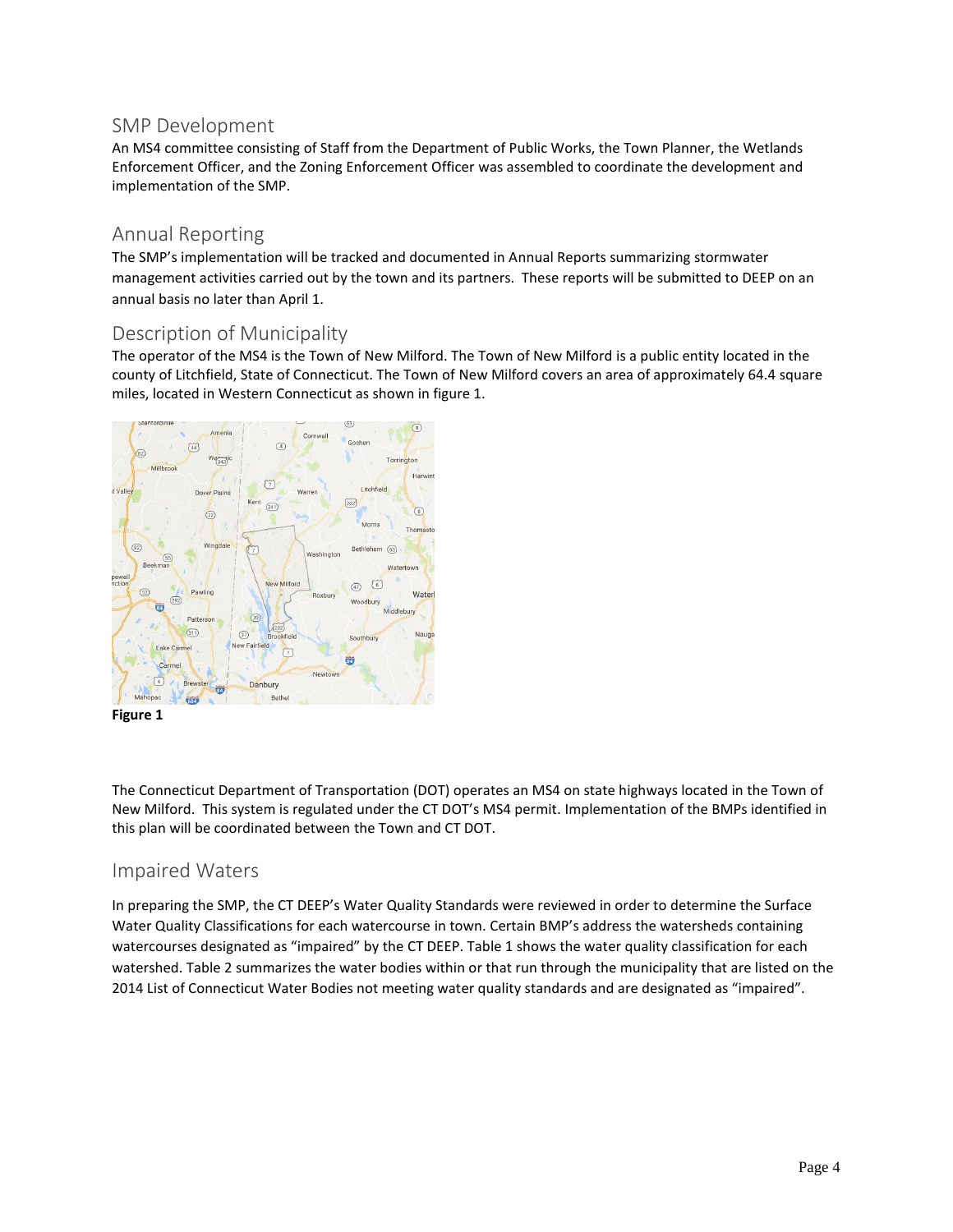| <b>TABLE 1</b><br><b>Water Quality Surface</b><br><b>Classifications New Milford, CT</b>                                                   |                             |       |            |  |  |
|--------------------------------------------------------------------------------------------------------------------------------------------|-----------------------------|-------|------------|--|--|
| Surface Water<br>Impaired per<br>Drainage Basin<br><b>Water Quality</b><br>Name<br>Quality<br>Number<br>Classification<br><b>Standards</b> |                             |       |            |  |  |
| 6000                                                                                                                                       | <b>Housatonic Main Stem</b> | B     | Yes        |  |  |
| 6600                                                                                                                                       | <b>Still River</b>          | B     | <b>Yes</b> |  |  |
| 6400                                                                                                                                       | Candlewood Lake             | $B^*$ | No         |  |  |
| 6502                                                                                                                                       | East Aspetuck River         | A     | No         |  |  |
| 6500                                                                                                                                       | West Aspetuck River         | AA    | No.        |  |  |
| 6700                                                                                                                                       | <b>Shepaug River</b>        | AA    | No         |  |  |
| 6017                                                                                                                                       | Morrissey Brook             | AA    | No.        |  |  |
| 6016                                                                                                                                       | <b>Womenshenuk Brook</b>    | A     | No         |  |  |
| 6501                                                                                                                                       | <b>Merryall Brook</b>       | AA    | No         |  |  |

| <b>TABLE 2</b><br><b>New Milford Impaired Waterbody</b>       |                                         |                                       |                                                                          |                                                                              |                                                                                                                                                                              |
|---------------------------------------------------------------|-----------------------------------------|---------------------------------------|--------------------------------------------------------------------------|------------------------------------------------------------------------------|------------------------------------------------------------------------------------------------------------------------------------------------------------------------------|
| Waterbody<br>ID                                               | <b>Water Segment</b><br>Description     | Water<br>Segment<br>Length<br>(miles) | Impaired Use                                                             | Pollutant                                                                    | Cause/Potential Source                                                                                                                                                       |
|                                                               |                                         |                                       |                                                                          |                                                                              |                                                                                                                                                                              |
| Housatonic<br>River<br>6000-00-03<br>6000-00-04               | Ten Mile River to<br><b>Still River</b> | 13.1 Miles in<br>New Milford          | Fish<br>Consumption<br>Recreation in<br>portions                         | impervious cover,<br>Escherichia coli,<br>PCBs, debris,<br>floatables, trash | Urban Runoff/Stormwater runoff,<br>illicit discharge, permit source,<br>failing septic system, nuisance<br>wildlife/pets, Impervious                                         |
| Lake<br>Lillinonah<br>6000-00-05<br>Water<br>Quality B        | Lake Lillinonah                         | 2.2 miles in New<br>Milford           |                                                                          |                                                                              | Surfaces, oil and grease from<br>automobiles, Agricultural land<br>use activities such as fertilizer and<br>manure from livestock, sediment<br>from construction activities. |
| <b>Still River</b><br>6600-00-01<br>Water<br><b>Quality B</b> | Limekiln Brook to<br>Mouth              | 3.5 miles                             | Habitat for<br>Fish, Other<br>Aquatic Life<br>and Wildlife<br>Recreation | Impervious cover,<br>Escherichia coli                                        | Unknown. Potential sources<br>include industrial point source<br>discharge, illicit discharge, landfills,<br>remediation sites, groundwater.                                 |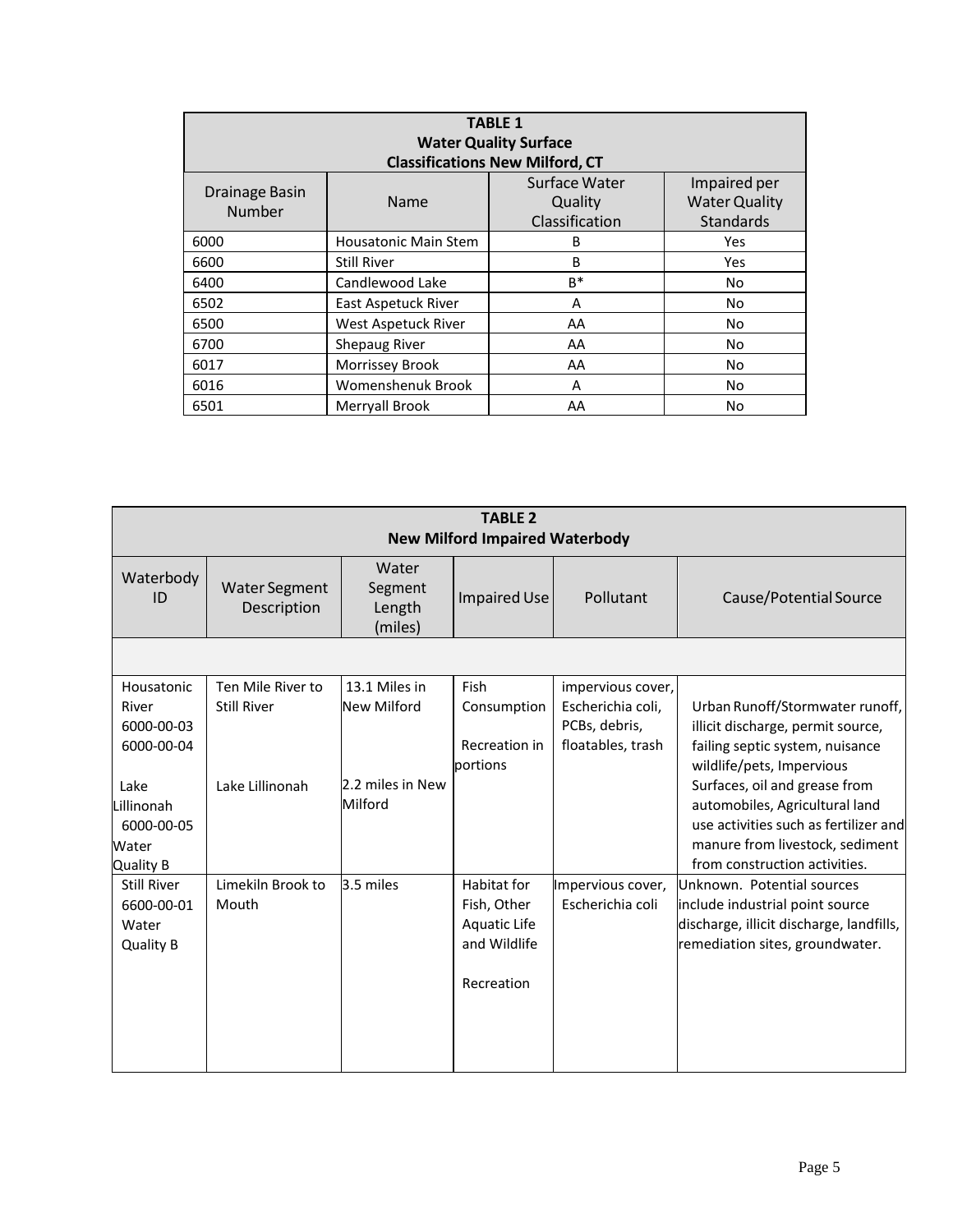The surface water classifications currently assigned to watercourses/lakes located in the Town of New Milford are defined below.

#### Class A

Surface water is known or presumed to meet Water Quality Criteria which support designated uses, which may include potential drinking water supply; fish and wildlife habitat; recreational use; agricultural, industrial supply and other legitimate uses, including navigation.

#### Class AA

Designated uses include existing or proposed drinking water supply, fish and wildlife habitat, recreational use (may be restricted), agricultural and industrial supply.

#### Class B

Designated uses are habitat for fish and aquatic life and wildlife; recreation; navigation; and industrial and agricultural water supply.

#### Class B\*

Applicable to Candlewood Lake, is a subset of Class B and is identical in all ways to the designated uses, criteria and standards for Class B waters except for the restriction on direct discharges.

Based on the DEEP Surface Water Quality Classifications, the Housatonic River and the Still River are identified as the surface waters that should take the highest priority in the Town of New Milford's efforts to address stormwater impacts. This was taken into consideration as the BMPs were developed.

#### <span id="page-5-0"></span>Assurances

Endangered or Threatened Species – Implementation of this SMP will not threaten the continued existence of any species listed pursuant to section 26-306 of the CGS as endangered or threatened and will not result in the destruction or adverse modification of habitat designated as essential to such species unless otherwise exempted by Federal Statute.

Aquifer Protection Area – Any activity, if it is located within an aquifer protection area as mapped under CGS section 22a-354b, will comply with regulations adopted pursuant to CGS section 22a-354i.

New or Increased Discharges to High Quality Waters – On or before thirty days prior to the commencement of a new or increased discharge to a High Quality Waters from its MS4, the permittee shall document compliance with the Connecticut Anti-Degradation Implementation Policy in the Water Quality Standards, as amended.

New or Increased Discharges to Impaired Waters - There shall be no increased discharges from the MS4 to impaired waters unless it is demonstrated that there is no net increase in the loading by the MS4 to the impaired water of the pollutant for which the water body is impaired.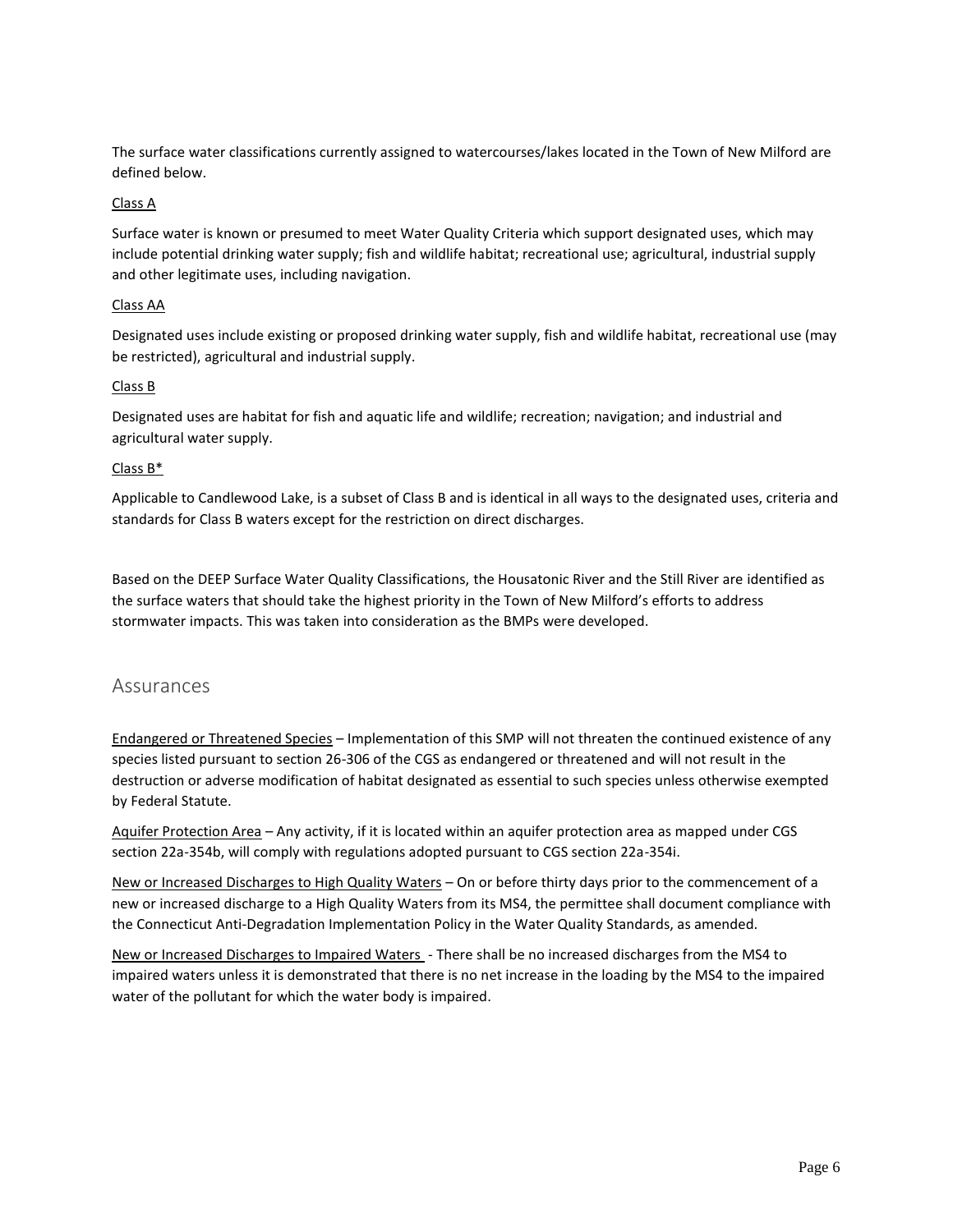# <span id="page-6-0"></span>(1) Public Education and Outreach

This minimum control measure outlines a program to communicate common sources of stormwater pollution and the impacts of polluted stormwater to the public. This will be done through distributing educational materials to the community and conducting outreach activities. The following BMPs and implementation schedule serve as New Milford's MS4 Public Education Program.

#### **Goals:**

- Raise public awareness that polluted stormwater runoff is the most significant source of water quality problems;
- Motivate residents to use Best Management Practices (BMPs) that reduce polluted stormwater runoff; and
- Reduce polluted stormwater runoff in town as a result of increased awareness and utilization of BMPs*.*

# <span id="page-6-1"></span>1.1 Implement public education program

New Milford will collect and distribute stormwater educational materials that, at a minimum, address the impacts of the following on water quality: pet waste, nuisance waterfowl, improper disposal of grass clipping and leaf litter, impervious cover, application of fertilizers, pesticides, and herbicides, and illicit discharges and improper disposal of wastes into the MS4.

The Town of New Milford website [www.newmilford.org](http://www.newmilford.org/) will maintain a link to a new Stormwater webpage titled "Water Smart" containing links to the following online libraries of stormwater educational materials:

- 1. UConn NEMO's online library http://nemo.uconn.edu/index.htm
- 2. Housatonic Valley Association online library http://www.hvatoday.org/library/publications/
- 3. Riversmart Connecticut [www.riversmartct.org](http://www.riversmartct.org/)
- 4. Candlewood Lake Authorit[y http://www.candlewoodlakeauthority.org/protectingcandlewood](http://www.candlewoodlakeauthority.org/protectingcandlewood)
- 5. Western Connecticut Council of Government[s https://westcog.org/ms4/](https://westcog.org/ms4/)
- 6. Lake Lillinonah Authority<http://www.lakelillinonahauthority.org/index.html>
- 7. Connecticut Department of Public Health Septic System Operation and Maintenance Guide http://www.ct.gov/dph/lib/dph/environmental\_health/environmental\_engineering/pdf/Septic\_Systems [101.pdf.](http://www.ct.gov/dph/lib/dph/environmental_health/environmental_engineering/pdf/Septic_Systems_101.pdf)
- 8. Rainwater as a Resource Brochure Rain Gardens http://media.wix.com/ugd/ecda6a\_97da4a0873b446a8b48b76a947efa44e.pdf

The New Milford Town websit[e www.newmilford.org](http://www.newmilford.org/) will also maintain a link/email address on the "Water Smart" stormwater webpage to allow the public to quickly and easily report illicit discharge or other stormwater concerns.

The New Milford Land Use Departments and the Department of Public Works will make available and distribute the following materials to permittees and the public: River Smart Resource Kit, Septic Care and Maintenance Pamphlet, MS4 Stormwater Pamphlet. These pamphlets will be available at the Town Hall and the Department of Public Works.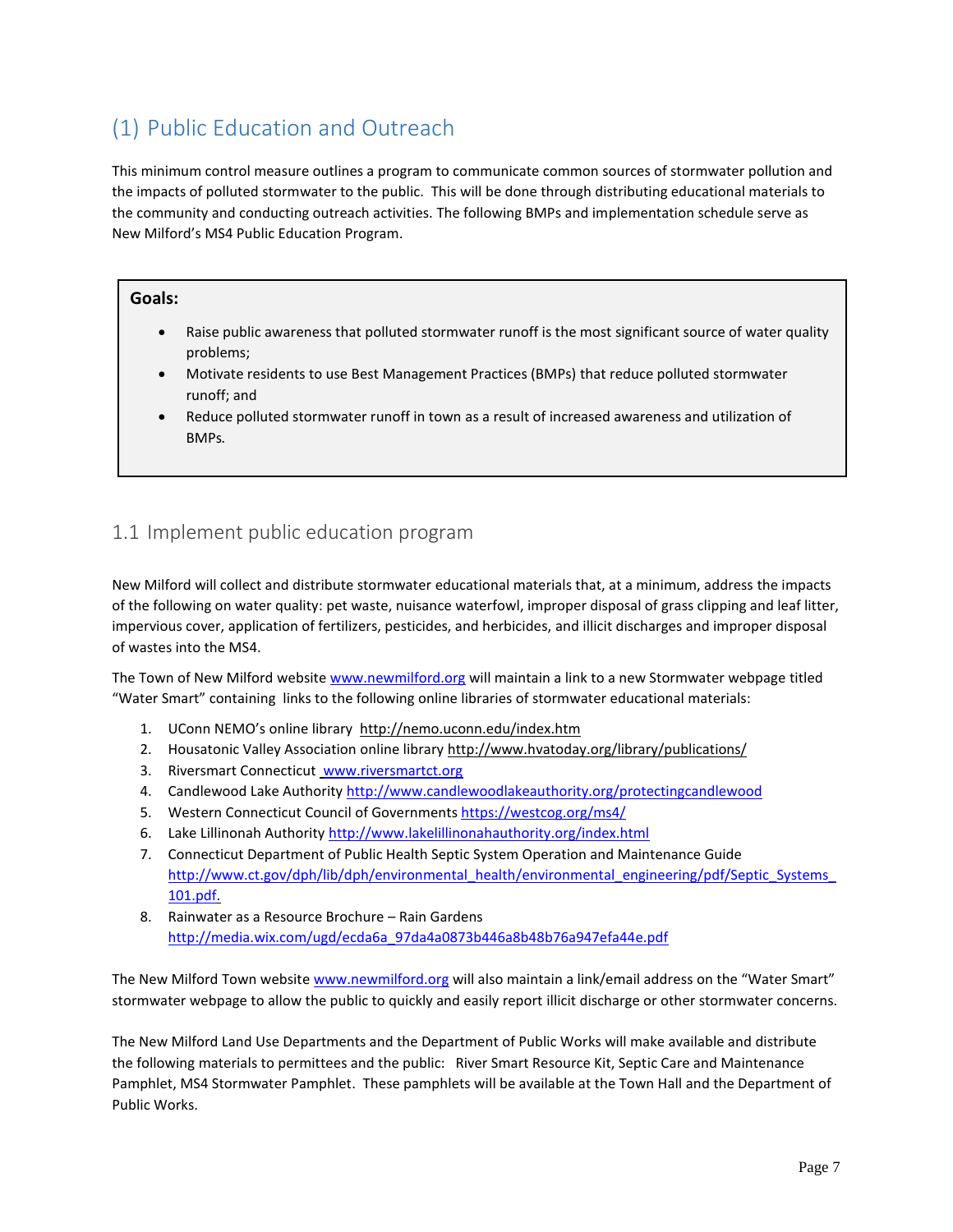Additional targeted outreach efforts will be completed by the Public Works and Land Use Departments to educate students, farmers, businesses, developers and homeowners on particular aspects of stormwater management. Guest speakers will be brought in to discuss LID techniques with Town Staff, Land Use Commissioners, Developers and Engineers.

The Town of New Milford Department of Public Works, Land Use Departments, Health Department, the Parks and Recreation Department and the Board of Education Facilities Management Department will coordinate with HVA, the Northwest Conservation District, the Lake Lillinonah Authority, the Candlewood Lake Authority, the Youth Agency at Sullivan Farm, the Pratt Center and the New Milford Forest and Farmland Preservation Committee to insure that all required topics listed in this plan are covered and tracked on an annual basis.

Annual outreach activities include Household Hazardous Waste Disposal Day and Candlewood Lake Cleanup Day.

The Town will also participate in the required Public Notification Program. This Stormwater Management Plan will be posted on the Town Water Smart webpage, and each annual report will also be posted on the Water Smart webpage.

# <span id="page-7-0"></span>1.2 Address education and outreach for pollutants of concern

The Town of New Milford will distribute information on common sources of phosphorus, nitrogen, bacteria, and mercury pollution and how to prevent or reduce the amount reaching the MS4 and discharging into waterways.

The table below shows additional topics to be covered to address the phosphorus, nitrogen, bacteria, and mercury impairments that exist in New Milford.

| <b>Phosphorus</b>                                                               | <b>Nitrogen</b>                                                               | <b>Bacteria</b>                                      | <b>Mercury</b>               |
|---------------------------------------------------------------------------------|-------------------------------------------------------------------------------|------------------------------------------------------|------------------------------|
| Septic systems                                                                  | Septic systems                                                                | Septic systems                                       | Thermometers                 |
| Fertilizer use                                                                  | Fertilizer use                                                                | Sanitary cross<br>connections                        | Thermostats                  |
| Grass clippings and leaves<br>management                                        | Grass clippings and leaves<br>management                                      | Waterfowl                                            | Fluorescent lights           |
| Detergent use                                                                   | Discharge of sediment (to<br>which Nitrogen binds)<br>from Construction sites | Pet waste                                            | <b>Button cell batteries</b> |
| Discharge of sediment (to<br>which Phosphorus binds)<br>from Construction sites | Other erosive surfaces                                                        | Manure piles associated<br>with livestock and horses | Thermometers                 |
| Other erosive surfaces                                                          |                                                                               |                                                      |                              |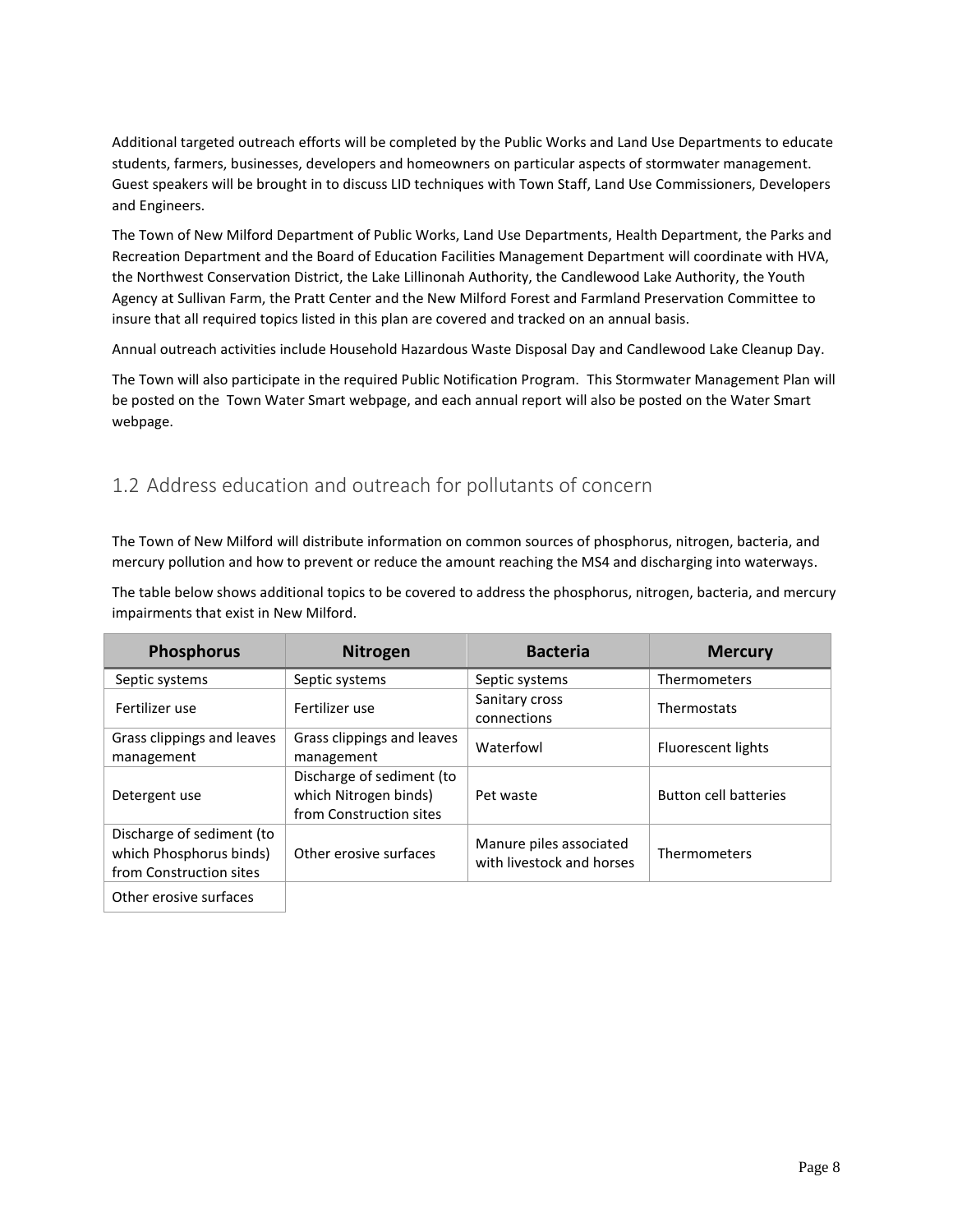| <b>BMP</b>                                                                                                                                                          | Lead department /<br>individual | Month / year of<br>implementation                    | Measurable goal                                                                  |
|---------------------------------------------------------------------------------------------------------------------------------------------------------------------|---------------------------------|------------------------------------------------------|----------------------------------------------------------------------------------|
| Implement public education<br>program                                                                                                                               | <b>Town Planner</b>             | July 1, 2018 and<br>continue until<br>permit expires | Record date of program                                                           |
| Address education/outreach<br>for pollutants of concern.<br>Work with Parks and<br>Recreation Department and<br><b>Board of Education Facilities</b><br>Department. | <b>Town Planner</b>             | July 1, 2018 and<br>continue until<br>permit expires | Record types and dates of<br>materials distributed.                              |
| <b>Educate Farmers</b><br>Coordinate with Farmland<br><b>Preservation Committee</b>                                                                                 | <b>Town Planner</b>             | July 2018 and until<br>permit expires                | Record dates of meetings with<br>committee. Record efforts of<br>their outreach. |
| LID Presentation to Land<br>Use Commissioners, Town<br>Staff, Developers                                                                                            | <b>Town Planner</b>             | July 1, 2018 and<br>continue until<br>permit expires | Record date of presentations                                                     |
|                                                                                                                                                                     |                                 |                                                      |                                                                                  |
| <b>Educate Future Farmers</b><br>Work with Youth Agency<br>Staff at Sullivan Farm                                                                                   | Youth Agency                    | July 1, 2018 and<br>continue until<br>permit expires | Record dates and types of<br>outreach.                                           |
|                                                                                                                                                                     |                                 |                                                      |                                                                                  |

Public outreach and education schedule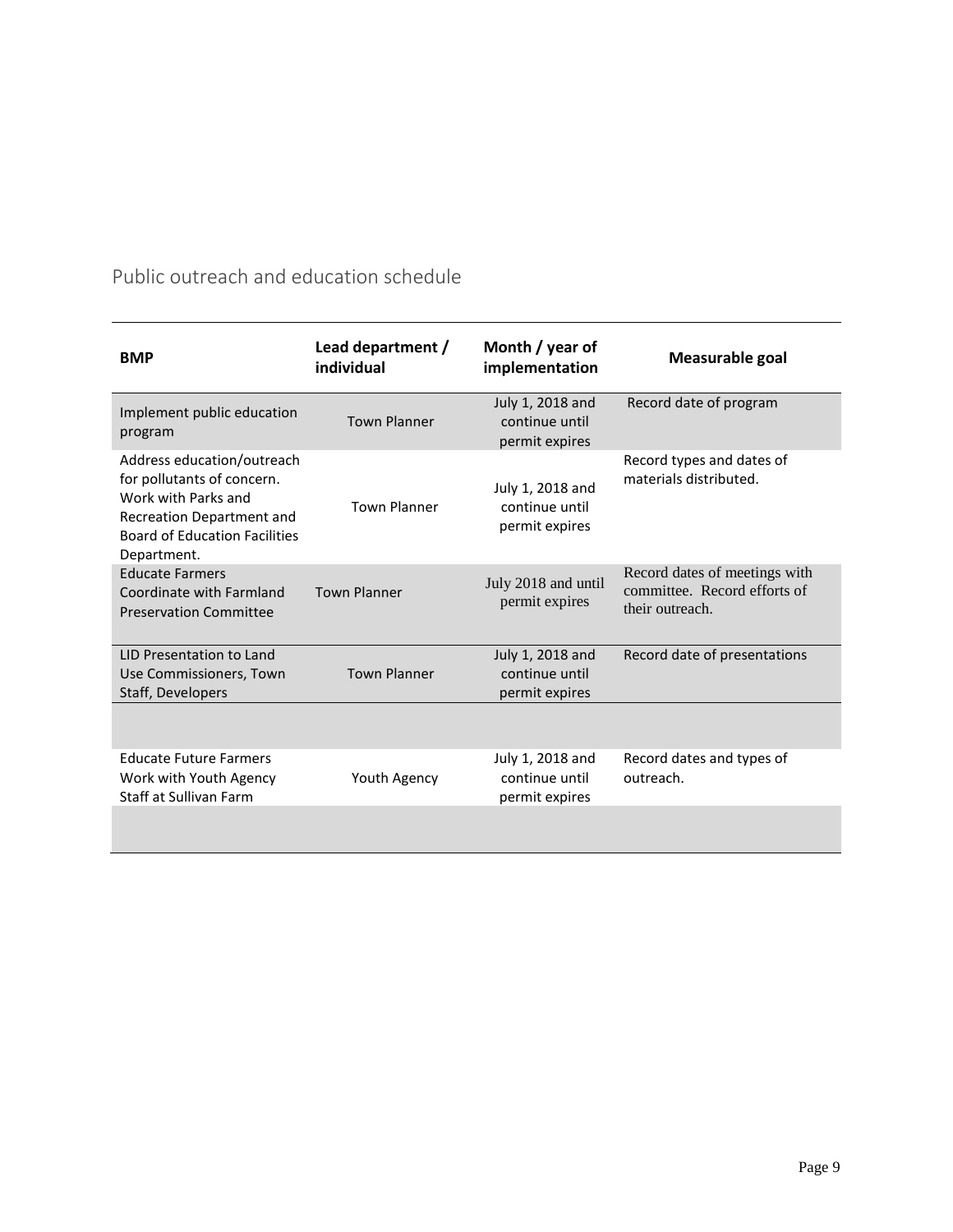# <span id="page-9-0"></span>(2) Public Involvement and Participation

This minimum control measure identifies the process for public involvement and participation in the town's stormwater management efforts.

#### **Goals:**

- Involve the community in planning and implementing the town's stormwater management activities.
- Provide a minimum 30 day notice to the public for this plan and annual reports.

# <span id="page-9-1"></span>2.1 Comply with public notice requirements for the Stormwater Management Plan and Annual Reports

The Town of New Milford will publish a public notice on its website [\(www.newmilford.org\)](http://www.newmilford.org/) on the Water Smart webpage as well as contact local newspaper to provide publicity*.* The notice will provide a contact name, phone number, address, and email to whom the public can send comments. Additionally, this plan and the Annual Reports will be publicly accessible on the web [www.newmilford.org](http://www.newmilford.org/) on the Water Smart webpage and in New Milford town hall. The public notice will allow for a 30-day comment period, at a minimum.

# Public involvement and participation schedule

| Comply with public notice<br>Record dates of postings.<br>July 1, 2017 and continue<br>requirements for the SMP<br><b>Planning Department</b><br>until permit expires<br>and Annual Reports | <b>BMP</b> | Lead department /<br>individual | Month / year of<br>implementation | Measurable goal |
|---------------------------------------------------------------------------------------------------------------------------------------------------------------------------------------------|------------|---------------------------------|-----------------------------------|-----------------|
|                                                                                                                                                                                             |            |                                 |                                   |                 |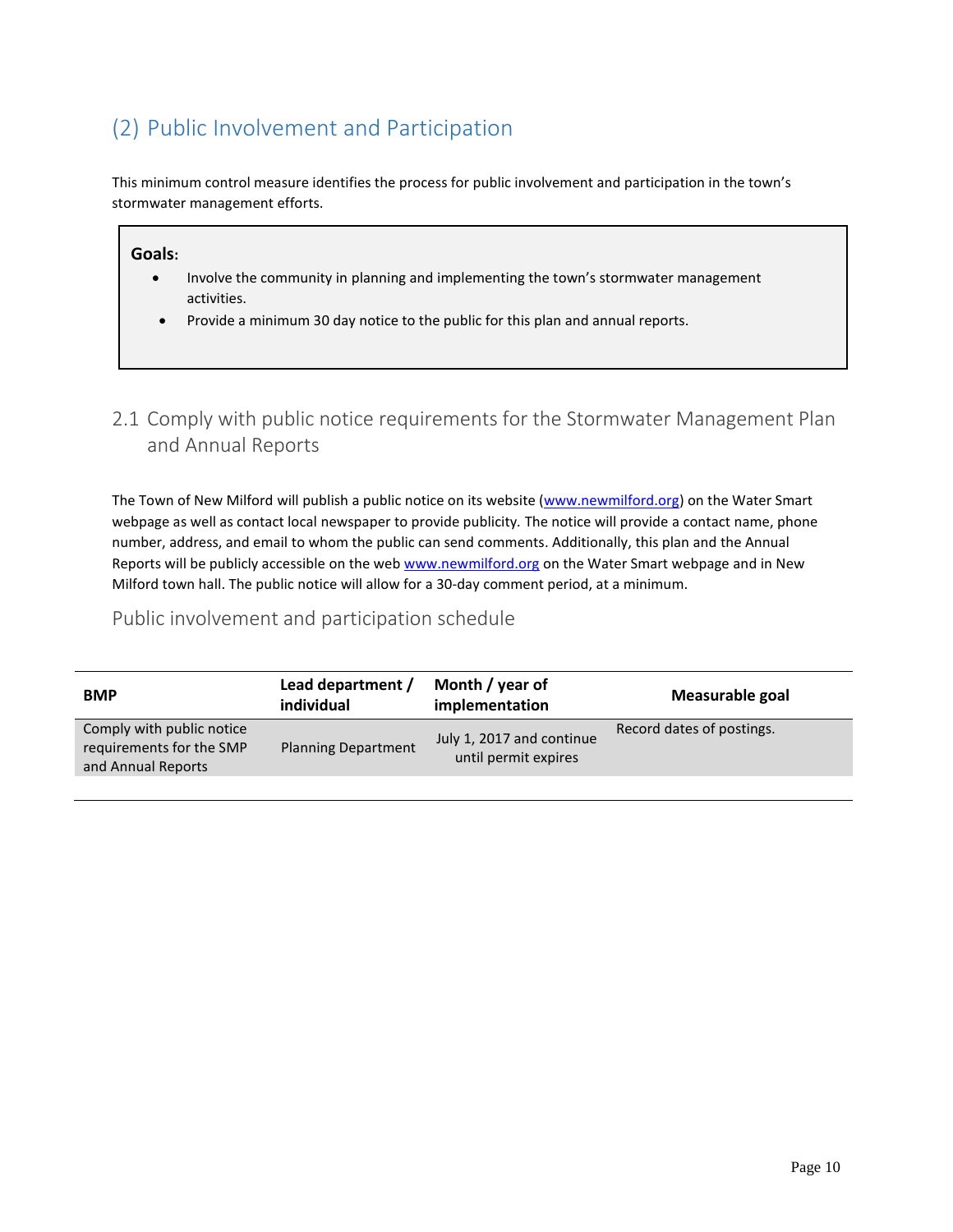# <span id="page-10-0"></span>(3) Illicit Discharge Detection and Elimination

This minimum control measure outlines a program to detect and eliminate current illicit discharges to the MS4 and prevent further illicit discharges in the future. All activities for this measure will be completed in New Milford's priority areas (urbanized area, catchment areas with directly connected impervious area (DCIA) > 11%, and outfalls that discharge to impaired waters).

#### **Goal:**

Find the source of any illicit discharges; eliminate those illicit discharges; and ensure ongoing screening and tracking to prevent and eliminate future illicit discharges.

Illicit Discharge means any unpermitted discharge of waters to the state that does not consist entirely of stormwater or uncontaminated ground water except those discharges identified in Section 3(a)(2) of this general permit when such non-stormwater discharges are not significant contributors of pollution to a discharge from an identified MS4.

# 3.1 Develop written IDDE plan

The Town of New Milford will develop a written IDDE plan to detect, locate and eliminate illicit discharges (to the maximum extent practicable) from the MS4 within New Milford's priority areas.

The IDDE plan will provide the following components:

- a. enforceable legal authority to eliminate illicit discharges;
- b. assign responsibilities;
- c. develop a citizen reporting program;
- d. outline the outfall screening and IDDE protocols consistent with Appendix B of the MS4 General Permit;
- e. identify, prioritize, and investigate MS4 catchments for suspected illicit discharge of pollutants;
- <span id="page-10-1"></span>f. outline follow-up screening and illicit discharge prevention procedures.

# 3.2 Develop list and map of all MS4 outfalls and interconnections in priority areas

The Town of New Milford will develop a database of all stormwater discharges from a pipe or conduit located within and owned or operated by the municipality and all interconnections with other MS4s. Each entry will include:

- a. Type, material, size, shape and location (identified with a latitude and longitude) of conveyance, outfall or channelized flow (e.g. 24" concrete pipe);
- b. the name, water body ID and Surface Water Quality Classification of the immediate surface waterbody or wetland to which the stormwater runoff discharges;
- c. if the outfall does not discharge directly to a named waterbody, the name and water body ID of the nearest named waterbody to which the outfall eventually discharges;
- d. the name of the watershed, including the subregional drainage basin number (available from CT ECO at www.cteco.uconn.edu) in which the discharge is located;
- e. date of most recent inspection of the outfall, the condition, and any indicators of potential nonstormwater discharges as of most recent inspection;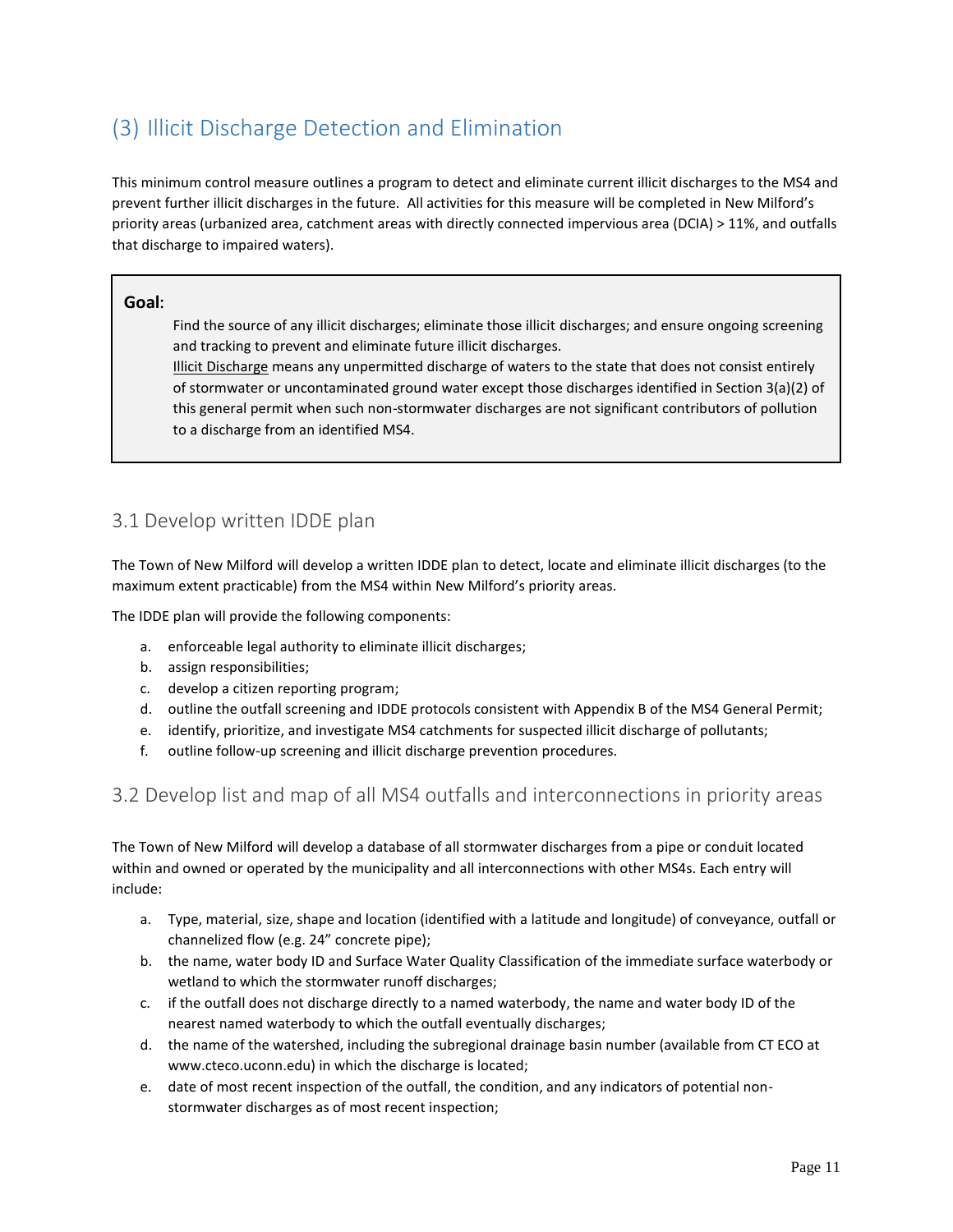#### The database will be exported into excel format for annual reports.

# <span id="page-11-0"></span>3.3Develop citizen reporting program

The Town of New Milford will establish a system to allow for citizen reporting of suspected illicit discharges into the stormwater system. The Town currently uses a system called Q-Send which is a direct link on the town's website home page where an issue can be reported. This information is transmitted to the Department of Public Works, who logs the issue and investigates. We will also include information on our Water Smart webpage outlining how to report illicit discharge with an email contact and phone number. The Town of New Milford will affirmatively investigate and eliminate any illicit discharges for which a time and location of discharge are provided. The Town of New Milford will promptly inspect the reported outfall or manhole and proceed according to the requirements of the written IDDE program. All citizen reports and responses will be included in the Town of New Milford's annual report.

# <span id="page-11-1"></span>3.4 Establish legal authority to prohibit illicit discharges

The Town of New Milford will establish the necessary and enforceable legal authority by statute, ordinance, rules and regulations, permit, easement, contract, order or any other means, to eliminate illicit discharges. The authority will:

- a. prohibit illicit discharges to its storm sewer system and require removal of such discharges consistent with the deadlines outlined in the MS4 general permit; and
- b. authorize the investigation of suspected illicit discharges and elimination of illicit discharge, including from properties not owned or controlled by the MS4 that discharge to the MS4
- c. control the discharge of spills and prohibit the dumping or disposal of materials including, but not limited to, residential, industrial and commercial wastes, trash, used motor vehicle fluids, pesticides, fertilizers, food preparation waste, leaf litter, grass clippings, and animal wastes into its MS4; and
- d. authorize appropriate enforcement procedures and actions;
- e. authorize fines or penalties and/or recoup costs incurred by the permittee from anyone creating an illicit discharge or spilling or dumping.

# 3.5 Develop record keeping system for IDDE tracking

The Town of New Milford will keep a record of illicit discharge abatement activities including location (including latitude and longitude or address), description, date(s) of inspection, sampling data (if applicable), action(s) taken, date of removal or repair and responsible party.

In addition, the Town of New Milford will develop and maintain an SSO(storm sewer outlet) inventory that records the location, date and time of occurrence, estimated volume of discharge, a description of known or suspected cause, and details about mitigating measures including dates of implementation.

This inventory will also:

- include all known SSOs to their MS4 in the past 5 years (July 1, 2012 June 30, 2017);
- continue to be updated to track future SSOs; and
- Include in Annual Reports.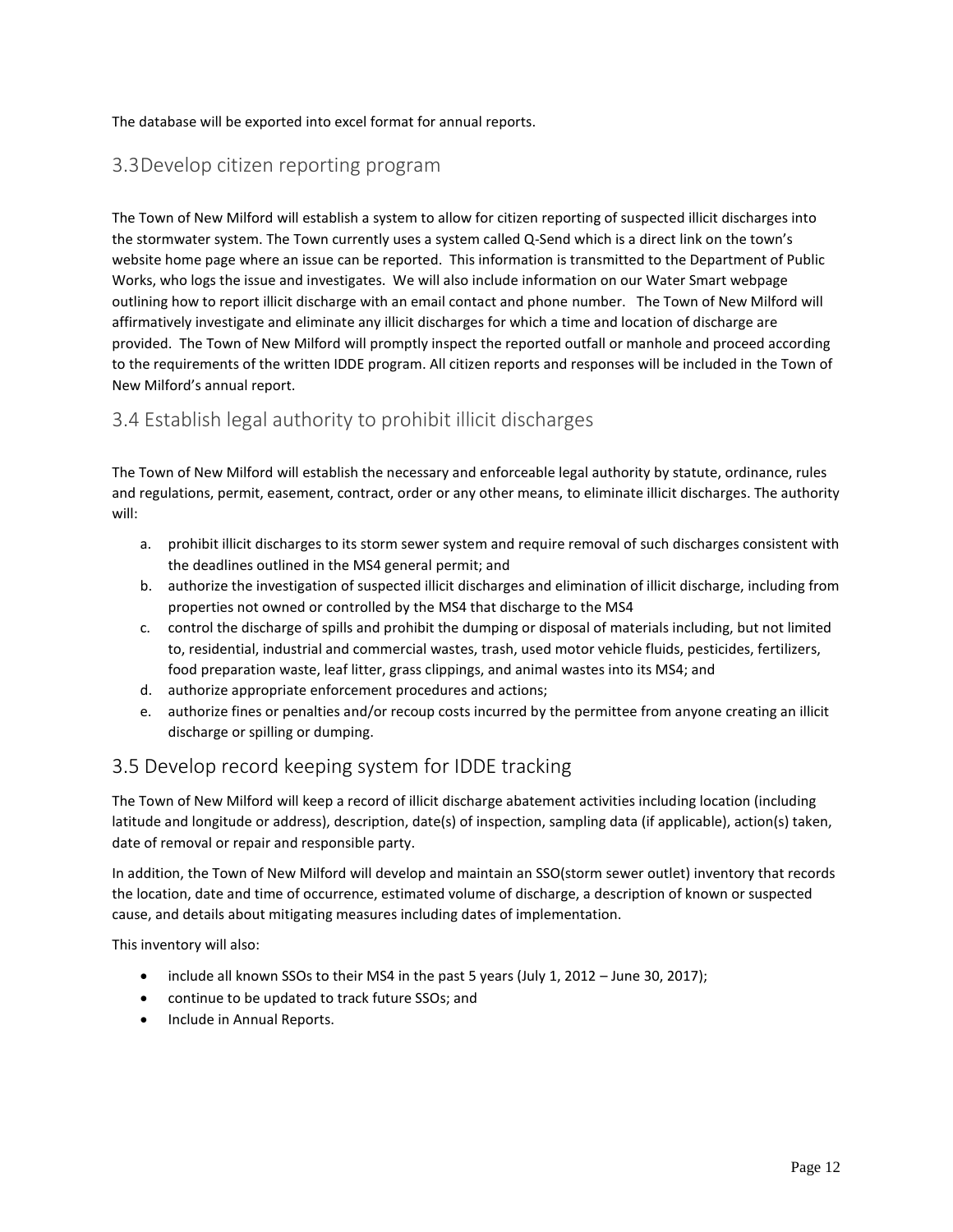# 3.6 Address IDDE in areas with pollutants of concern

The Town of New Milford Health Department will identify which areas in town are most likely to contribute nitrogen, phosphorus, and bacteria to the MS4. This assessment will consider: historic on-site sanitary system failures, proximity to bacterial impaired waters, low infiltrative soils, and shallow groundwater. Any areas determined to have a high potential for septic system failure will be reported to the Health Department for corrective action.

# <span id="page-12-0"></span>3.7 Detailed MS4 infrastructure mapping

The Town of New Milford will continue to develop a detailed map of the MS4 to include:

- Components of the MS4 within priority areas:
	- o Outfalls & receiving waters;
	- o Pipes; open channel conveyances; catch basins; manholes;
	- o Interconnections with other MS4s and other storm sewer systems;
	- $\circ$  Municipally-owned stormwater treatment structures (e.g. detention & retention ponds, infiltration systems, bioretention areas, water quality swales, gross particle separators, oil/water separators, or other systems);
	- o Catchment delineations for each outfall;
	- $\circ$  Impaired water bodies identified by name and use impairment as defined by the most recent integrated water quality report;
	- o Municipal sanitary sewer system (if available);
	- o Municipal combined sewer system (if applicable).

The Town of New Milford will update the map as new information becomes available and will report on the progress of the development of this map in the annual report.

| Illicit discharge detection and elimination schedule |  |  |  |
|------------------------------------------------------|--|--|--|
|------------------------------------------------------|--|--|--|

| <b>BMP</b>                                                                           | Lead department<br>/ individual | Month / year of<br>implementation | Measurable goal                                     |
|--------------------------------------------------------------------------------------|---------------------------------|-----------------------------------|-----------------------------------------------------|
| Develop written IDDE program                                                         | Land Use/DPW                    | July 1, 2018                      | Plan prepared and implemented                       |
| Develop list and maps of all MS4<br>stormwater outfalls in priority areas            | Planning and<br>Engineering     | July 1, 2019                      | Map completed                                       |
| Develop citizen reporting program                                                    | Planning and<br>Engineering     | July 1, 2018                      | Program implemented                                 |
| Establish legal authority to prohibit<br>illicit discharges                          | Planning                        | July 1, 2018                      | Ordinance established                               |
| Develop record keeping system for<br><b>IDDE</b> tracking                            | Planning and<br>Engineering     | July 1, 2017                      | System in place                                     |
| Address IDDE in areas with<br>pollutants of concern                                  | Planning, Health                | July 1, 2017                      | Inspection Report and statement of<br>investigation |
| Detailed MS4 infrastructure<br>mapping                                               | Planning and<br>Engineering     | July 1, 2020                      | Mapping completed                                   |
| Complete list and maps of all MS4<br>stormwater outfalls throughout<br>municipality. | Planning and<br>Engineering     | July 1, 2022                      | <b>Mapping Completed</b>                            |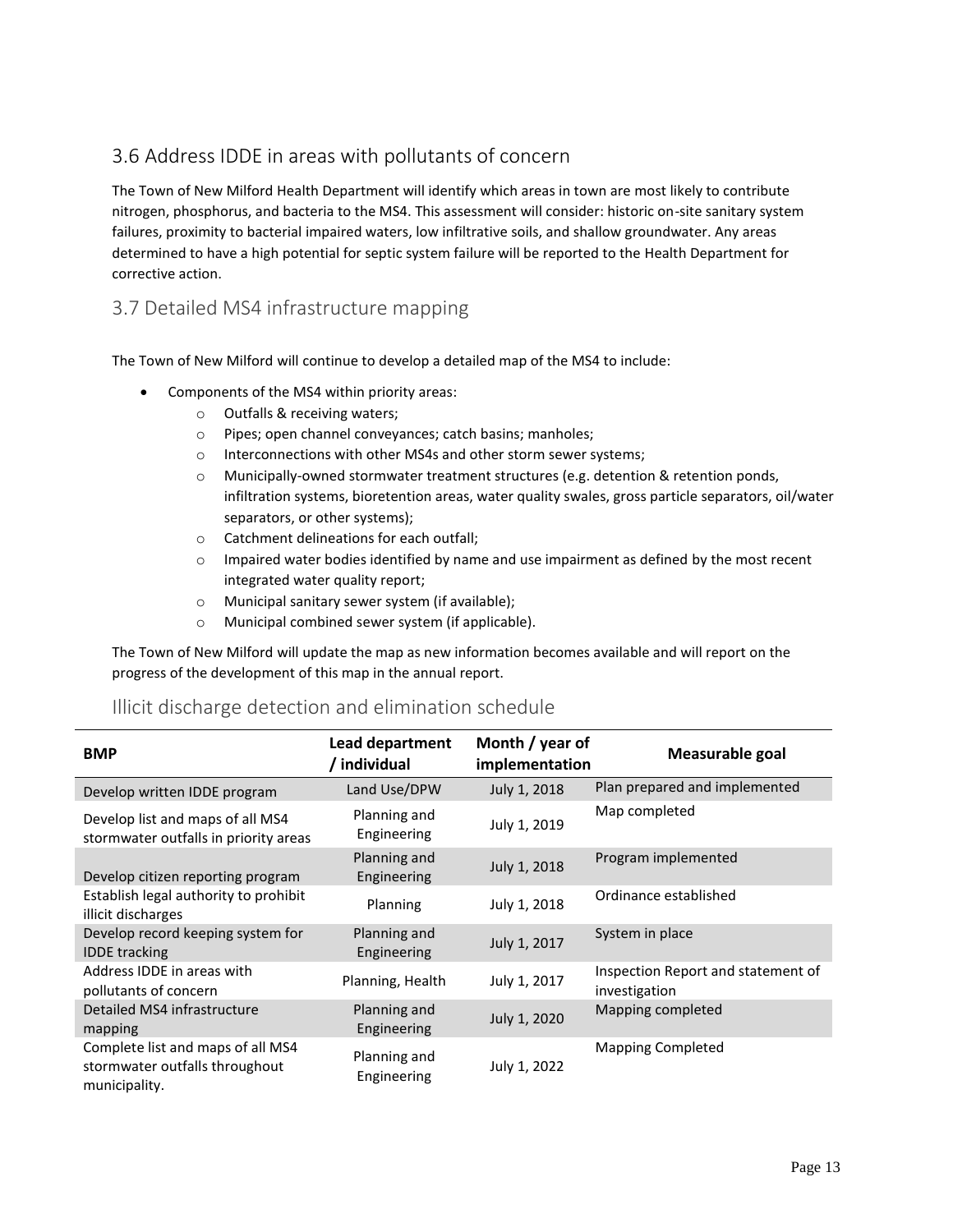# <span id="page-13-0"></span>(4) Construction Site Stormwater Runoff Control

This minimum control measure outlines procedures for minimizing polluted stormwater runoff from activities that disturb one or more acres of land. In the Town of New Milford this is determined on a site by site basis.

#### **Goal:**

Minimize polluted stormwater runoff from construction sites and prevent it from carrying sediment into waterways via MS4 infrastructure.

# <span id="page-13-1"></span>4.1 Implement, upgrade and enforce Land Use Regulations to meet requirements of MS4 general permit

The Town of New Milford will review its land use regulations to reevaluate the legal authority to control stormwater runoff from construction sites by requiring:

- a. developers, construction site operators, or contractors maintain consistency with the 2002 Guidelines for Soil Erosion and Sedimentation Control, as amended, the Connecticut Stormwater Quality Manual, and all stormwater discharge permits issued by the DEEP within the municipal or institutional boundary pursuant to CGS 22a-430 and 22a-430b;
- b. the implementation of additional measures to protect/improve water quality (in addition to the above requirements) as deemed necessary by the Town of New Milford;
- c. The Town of New Milford is authorized to carry out all inspection, surveillance and monitoring procedures necessary to determine compliance with municipal regulations, ordinances or programs or institutional requirements related to the management of New Milford's MS4. Inspections shall be conducted, where allowed, to inventory the number of privately-owned retention ponds, detention ponds and other stormwater basins that discharge to or receive drainage from the permittee's MS4;
- d. the owner of a site seeking development approval from the Town of New Milford shall provide and comply with a long term maintenance plan and schedule to ensure the performance and pollutant removal efficiency of privately-owned retention ponds, detention ponds and other stormwater basins that discharge to or receive discharge from New Milford's MS4 including short-term and long-term inspection and maintenance measures to be implemented by the private owner; and
- e. The Town of New Milford will control, through interagency or inter-jurisdictional agreements, the contribution of pollutants between the permittee's MS4 and MS4s owned or operated by others.
- <span id="page-13-2"></span>4.2 Develop and implement plan for interdepartmental coordination of site plan review and approval

New Milford's plan to coordinate the functions of all the departments and boards involved in the review, permitting, or approval of land disturbance projects is as follows: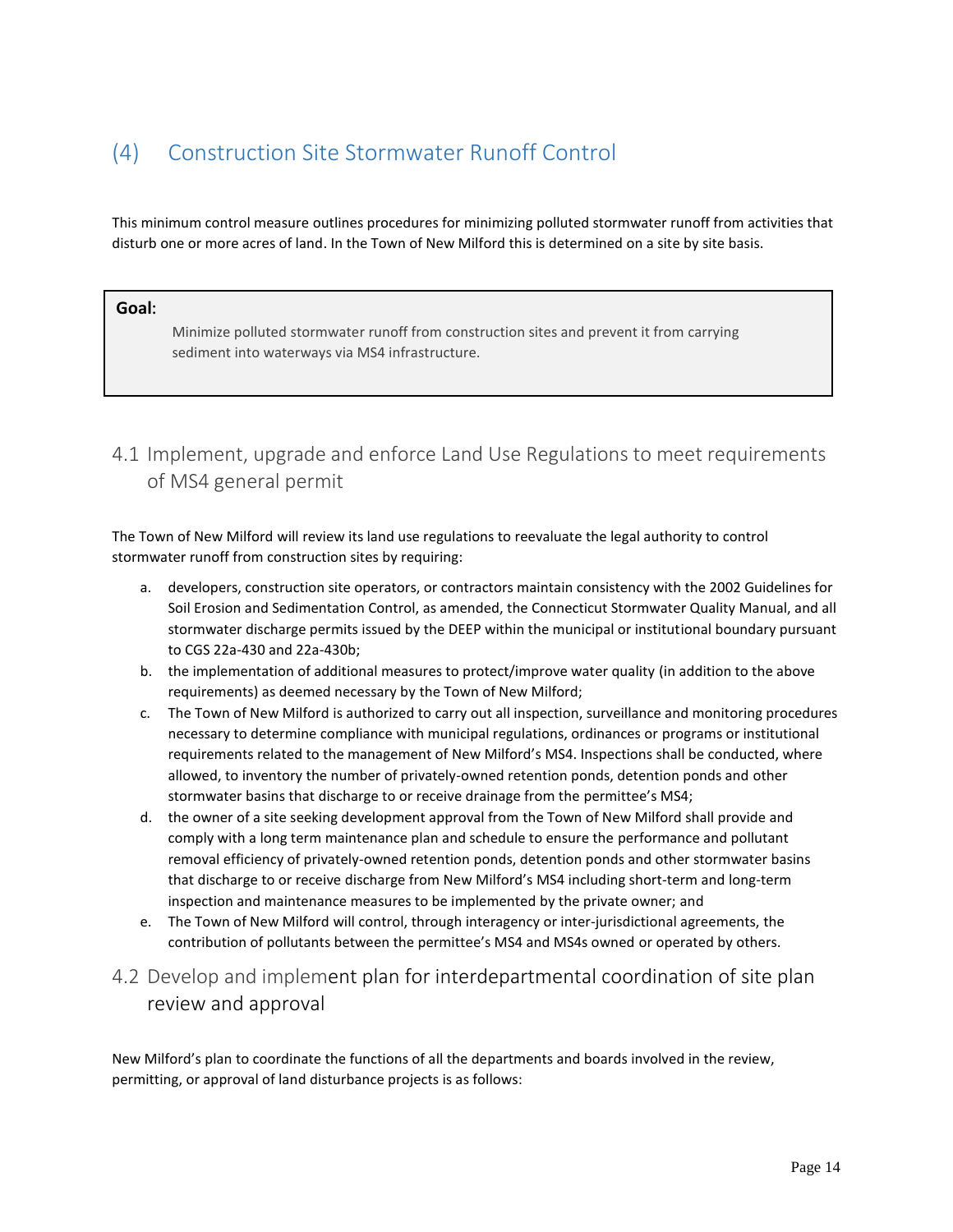All projects are first submitted to the Inland Wetlands Agent. They are then reviewed by the Zoning Enforcement Officer and the Health Department and Town Engineer as necessary. The Town currently uses Viewpermit Software. We are currently working with our IT Department to add additional signoff capability for the Department of Public Works so there is better coordination for driveway permits, as well as the Health Department so there is better coordination regarding approvals of new and repair septic systems.

# <span id="page-14-0"></span>4.3 Review site plans for stormwater quality concerns

The Town of New Milford will continue to review site plan applications and continue to consider stormwater controls and management practices to prevent or minimize impacts to water quality on sites with soil disturbance of one acre or more. The Town of New Milford will also continue to conduct site inspections to assess the adequacy of the installation, maintenance, operation, and repair of construction and post construction control measures and take enforcement action when necessary.

### <span id="page-14-1"></span>4.4 Conduct site inspections

The Town of New Milford will continue to perform construction site inspections and take enforcement actions if necessary to ensure the adequacy of the installation, maintenance, operation, and repair of all construction and post-construction runoff control measures.

#### <span id="page-14-2"></span>4.5 Implement procedure to allow public comment on site development

The Town of New Milford's procedure for public involvement in proposed and ongoing development and land disturbance activities is as follows:

The New Milford Zoning Commission and Inland Wetlands and Watercourses Commission often hold public hearings on projects of public interest. Applications for projects that require a public hearing require actual notice to abutting property owners, notices in the newspaper and posting of signs on the subject property. The public then has the opportunity to comment at a hearing or in writing.

Information submitted by the public regarding ongoing development may be submitted to the Department of Public Works, Zoning, Inland Wetlands, Health or the Mayor's Office. Depending on the details of the information, one or more departments will investigate and respond.

# <span id="page-14-3"></span>4.6 Implement procedure to notify developers about DEEP construction stormwater permit

The Town of New Milford will continue to notify developers and contractors of their potential obligation to obtain authorization under DEEP's General Permit for the Discharge of Stormwater and Dewatering Wastewaters Associated with Construction Activities (construction general permit) if their project disturbs more than 1 acre of land and results in a point source discharge to Connecticut surface waters directly or through the New Milford MS4. The Town of New Milford will also require a copy of the Storm Water Pollution Control Plan be made available to the town on request. The procedure to notify developers of the construction general permit is as follows:

The Town of New Milford will inform developers verbally and by including a statement on all land use permit applications that they have a potential obligation to obtain authorization under the DEEP's General Permit for the Discharge of Stormwater and Dewatering Wastewaters Associated with Construction Activities ("construction general permit") if their development or redevelopment project disturbs one or more acres of land, either individually or collectively, as part of a larger common plan, and results in a point source discharge to the surface waters of the state directly or through the permittee's MS4. The notification shall include a provision informing the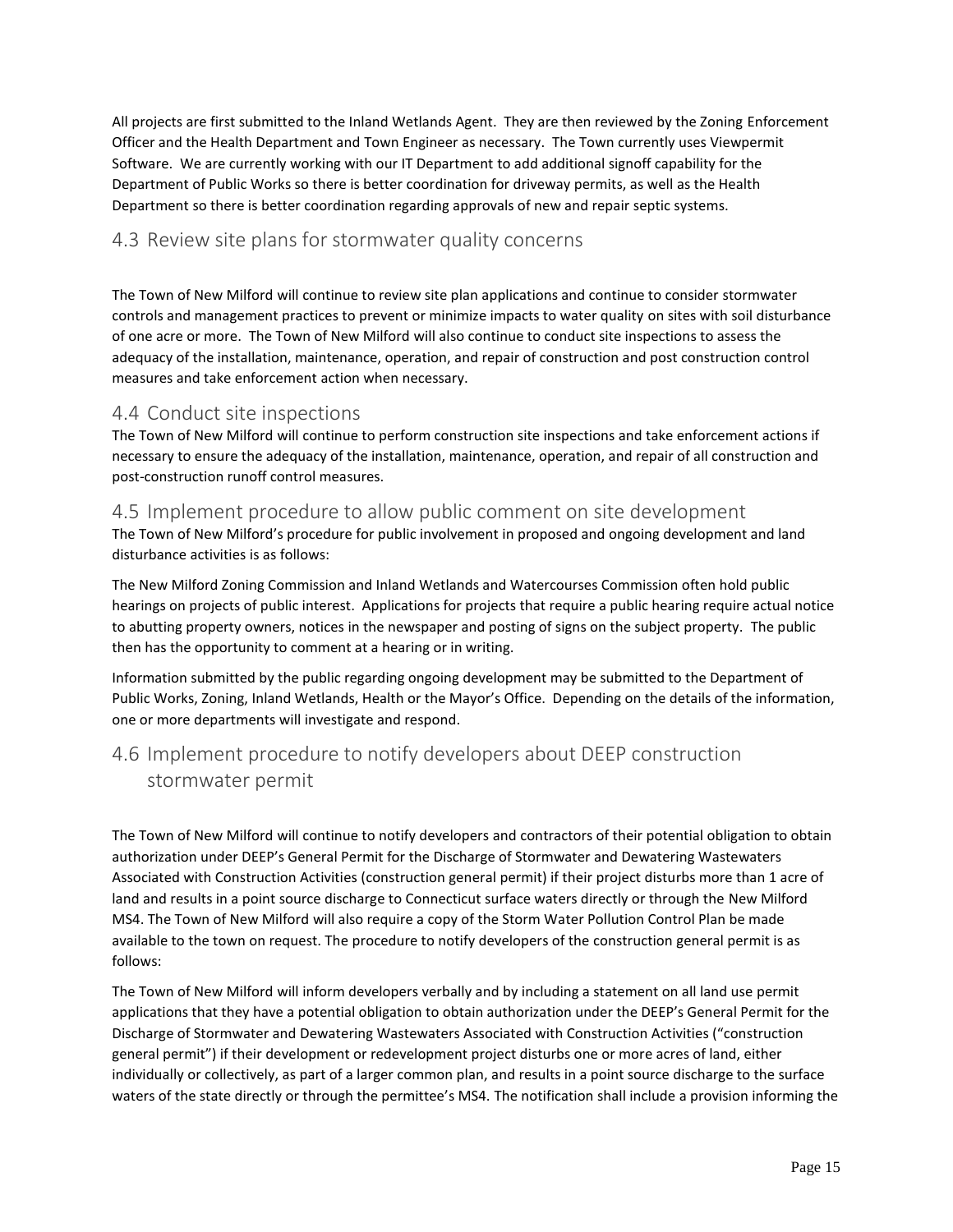developer/ contractor of their obligation to provide a copy of the Storm Water Pollution Control Plan (required by the construction general permit) to the permittee upon request.

The contractor is required at all times to conduct his operations in conformity with all Federal and State permit requirements concerning water, air, noise pollution and the disposal of contaminated, or hazardous materials.

# Construction site stormwater management schedule

| Month / year of<br>implementation | Measurable goal                                                                                                      |
|-----------------------------------|----------------------------------------------------------------------------------------------------------------------|
| July 1, 2019                      | Regulation<br>amendments and<br>record of<br>enforcement                                                             |
| July 1, 2017                      | <b>Ensure ViewPermit</b><br>is modified to<br>include signoff areas<br>for Driveway<br>permits and septic<br>systems |
| July 1, 2017                      | Statements and<br>reviews from land<br>use staff                                                                     |
| July 1, 2017                      | Record of<br>inspections from<br>Land Use<br>Enforcement<br>Officers                                                 |
| July 1, 2017                      | Record of public<br>hearings                                                                                         |
| July 1, 2017                      | Copy of revised<br>application forms.                                                                                |
|                                   |                                                                                                                      |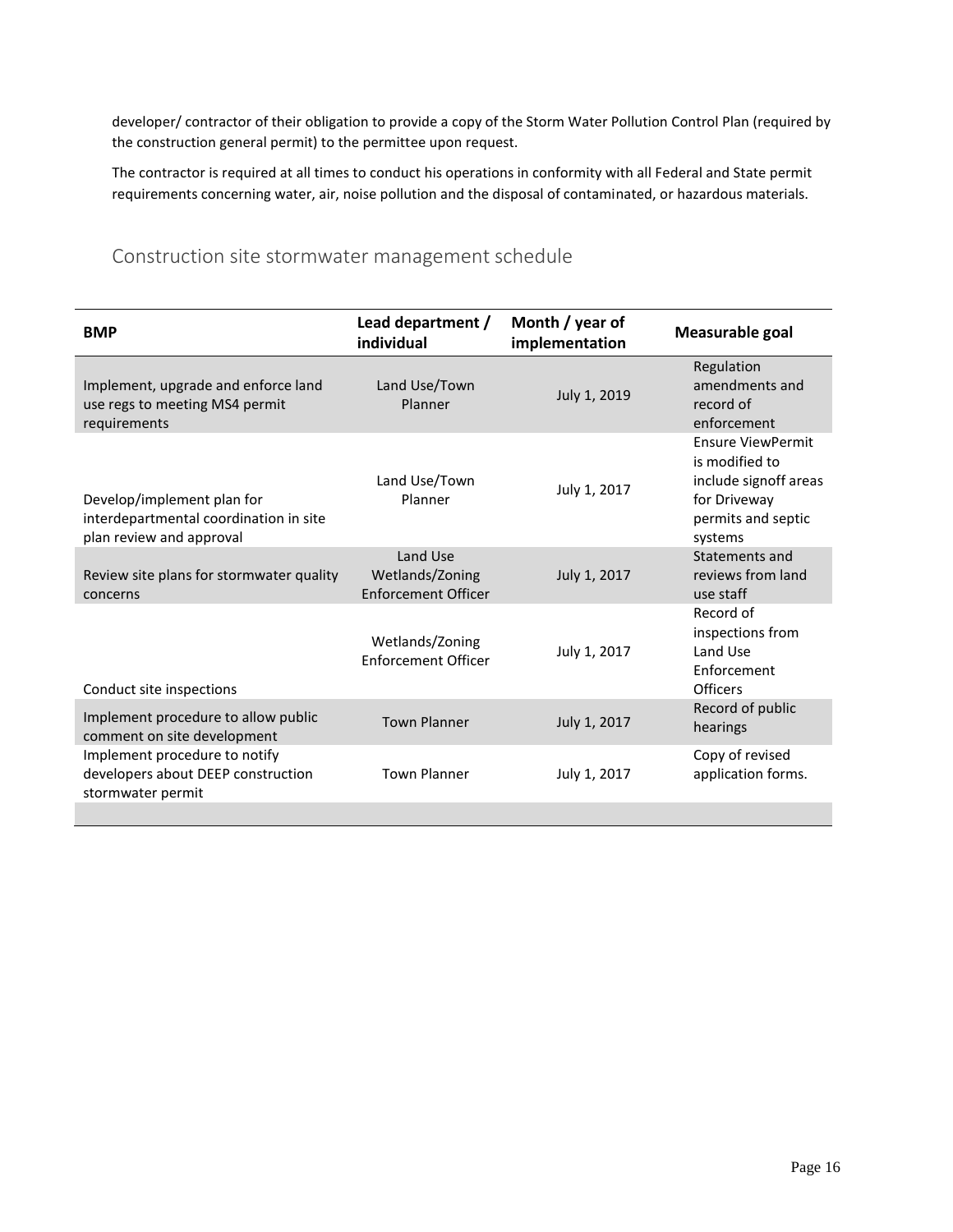# <span id="page-16-0"></span>(5) Post-construction Stormwater Management in New Development or Redevelopment

This minimum control measure outlines the Town of New Milford's program to address stormwater runoff from new or re-development projects that disturb one or more acres of land.

#### **Goal:**

Mitigate the long-term impacts of new and re-development projects on water quality through proper use of low impact development and runoff reduction practices.

# <span id="page-16-1"></span>5.1 Update legal authority and guidelines regarding LID and runoff reduction in site development planning

The Town of New Milford will update the existing legal authority by ordinance, bylaw, regulation, standard condition of approval, or other means to require, to the MEP, developers and contractors seeking the town's approval to consider the use of low impact development (LID) and runoff reduction site planning and development practices that meet or exceed those LID and runoff reduction practices in the CT Stormwater Quality Manual prior to other stormwater management practices allowed in the Town of New Milford's land use regulations, guidance or construction project requirements.

Low Impact Development (LID) is defined as a site design strategy that maintains, mimics or replicates predevelopment hydrology through the use of numerous site design principles and small-scale treatment practices distributed throughout a site to manage runoff volume and water quality at the source.

This legal authority will include the following standards:

- 1) for redevelopment of sites that are currently developed with Directly Connected Impervious Area (DCIA) of forty percent or more, the project must retain on-site half the water quality volume for the site, or
- 2) for new development and redevelopment of sites with less than forty percent DCIA, retain the water quality volume for the site, or
- 3) if those retention standards cannot be met, the developer will be required to provide a report indicating why the standard could not be met and a mitigation project on another property or pay a fee to fund a DCIA retrofit.

In developing this legal authority, the Town of New Milford will consider the following watershed protection elements to manage the impacts of stormwater on receiving waters:

- a. Minimize the amount of impervious surfaces (roads, parking lots, roofs, etc.) within each municipality by minimizing the creation, extension, and widening of parking lots, roads, and associated development and encourage the use of Low Impact Development or green infrastructure practices.
- b. Preserve, protect, create and restore ecologically sensitive areas that provide water quality benefits and serve critical watershed functions. These areas may include, but are not limited to; riparian corridors, headwaters, floodplains and wetlands.
- c. Implement stormwater management practices that prevent or reduce thermal impacts to streams, including requiring vegetated buffers along waterways, and disconnecting discharges to surface waters from impervious surfaces such as parking lots.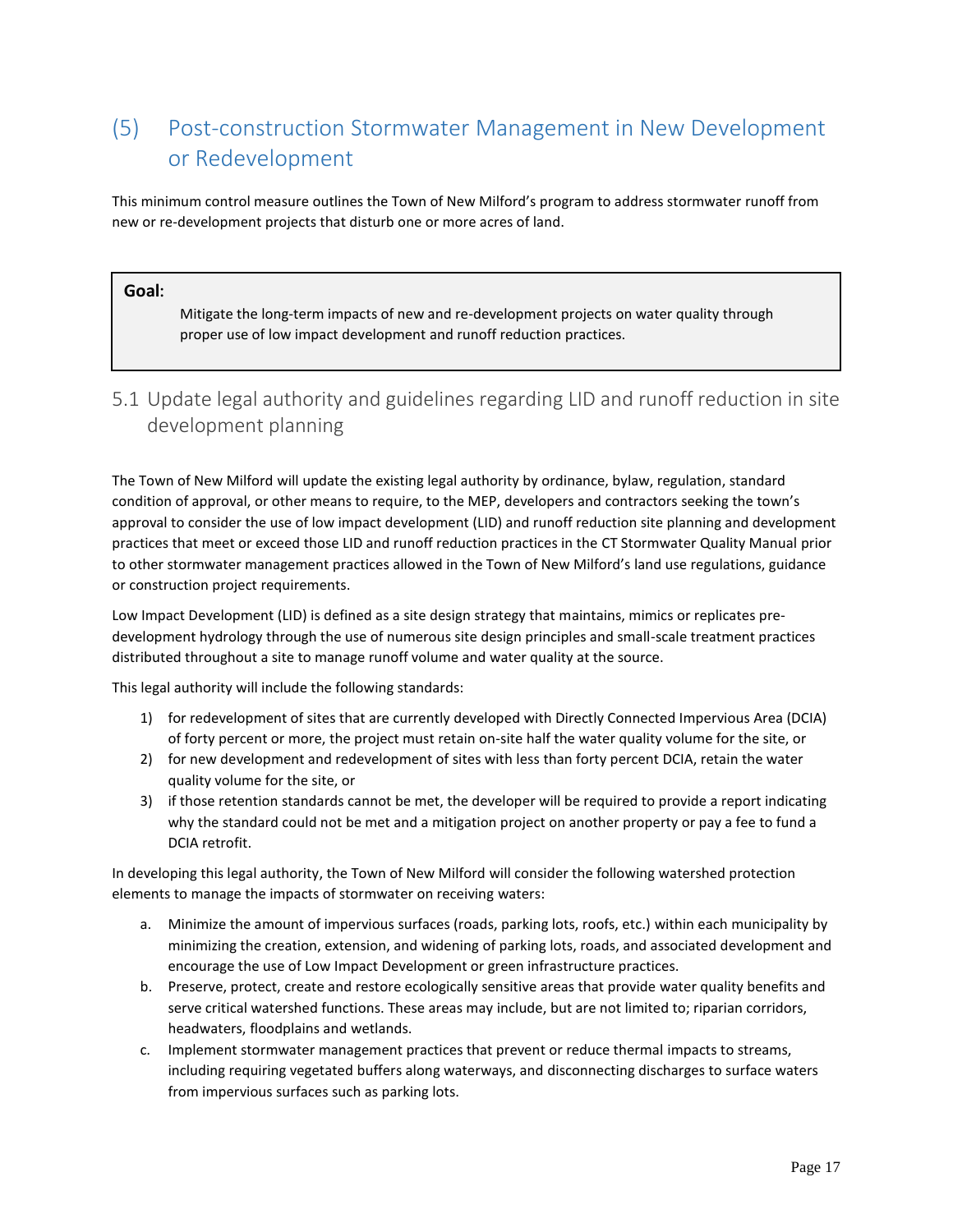- d. Seek to avoid or prevent hydromodification of streams and other water bodies caused by development, including roads, highways, and bridges.
- e. Implement standards to protect trees, and other vegetation with important evapotranspirative qualities.
- f. Implement policies to protect native soils, prevent topsoil stripping, and prevent compaction of soils.
- g. Coordinate with state or local health officials to ensure no interference with performance of on-site septic systems.
- h. Limit turf areas.

In addition, the Town of New Milford will review its current regulations - site planning requirements, zoning regulations, street design regulations, and infrastructure specifications with minimum size criteria for impervious cover (roads, parking lots, etc.) to identify and, where appropriate, reduce or eliminate existing regulatory barriers to implementation of LID and runoff reduction practices to the MEP.

# <span id="page-17-0"></span>5.2 Implement long-term maintenance plan for stormwater basins and treatment structures

The Town of New Milford will develop a maintenance plan for retention / detention ponds and stormwater treatment structures that it owns or over which it holds an easement or other authority and that are located in the town's priority areas to ensure their long-term effectiveness. This plan will require an annual inspection of those retention / detention ponds and stormwater treatment structures and removal of accumulated sediment and pollutants in excess of 50% design capacity.

# <span id="page-17-1"></span>5.3 Directly Connected Impervious Area (DCIA) mapping

The Town of New Milford will follow guidance provided by DEEP and UConn CLEAR to calculate the Directly Connected Impervious Area (DCIA) that contributes stormwater runoff to each of its MS4 outfalls. Progress on this task will be documented in each Annual Report until completion.

#### <span id="page-17-2"></span>5.4 Address post-construction issues in areas with pollutants of concern

For areas contributing to waters where **Nitrogen, Phosphorus** or **Bacteria** is a Stormwater Pollutant of Concern and erosion or sedimentation problems are found during the annual inspections conducted under the long-term maintenance plan described in BMP 5.2, the Town of New Milford will prioritize those areas for the DCIA retrofit program under minimum control measure 6 – Pollution Prevention/Good Housekeeping.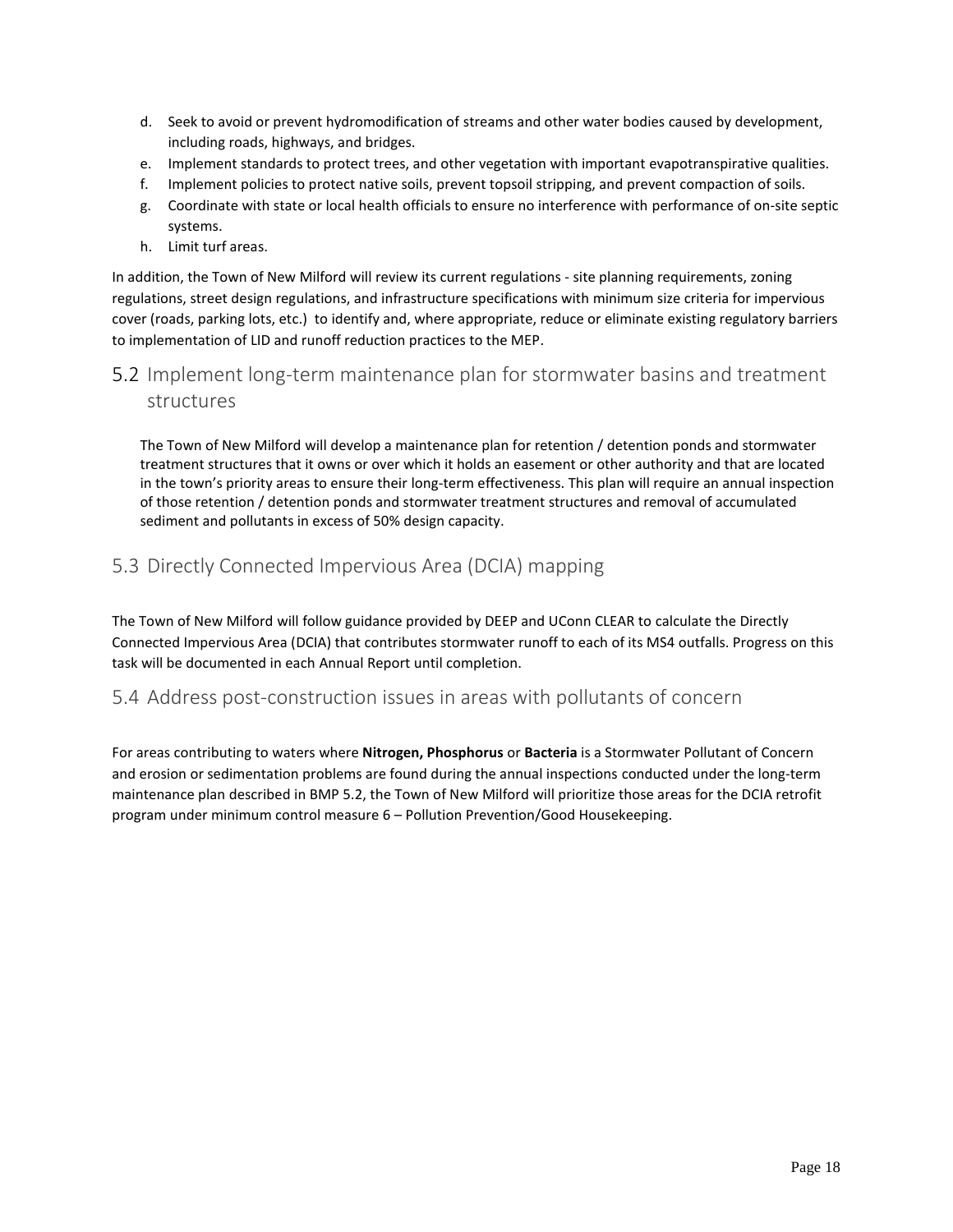# Post-construction stormwater management schedule

| <b>BMP</b>                                                                                                                     | Lead department /<br>individual                    | Month / year of<br>implementation | Measurable goal                                                                       |
|--------------------------------------------------------------------------------------------------------------------------------|----------------------------------------------------|-----------------------------------|---------------------------------------------------------------------------------------|
| Establish or update legal<br>authority and guidelines<br>regarding LID and runoff<br>reduction in site<br>development planning | <b>Town Planner</b>                                | July 1, 2021                      | Revisions to Streets and<br>Sidewalks Ordinance, revisions<br>to Land Use Regulations |
| Enforce LID/runoff reduction<br>requirements for<br>development and<br>redevelopment projects                                  | Wetlands and Zoning<br><b>Enforcement Officers</b> | July 1, 2021                      | Will be enforced after<br>regulations are adopted.                                    |
| Implement long-term<br>maintenance plan for<br>stormwater basins and<br>treatment structures                                   | WEO/DPW                                            | July 1, 2019                      | Maintenance Plan Adopted                                                              |
| Complete DCIA mapping                                                                                                          | Engineering                                        | July 1, 2020                      | <b>Mapping Adopted</b>                                                                |
| Address post-construction<br>issues in areas with<br>pollutants of concern                                                     | Wetlands and Zoning<br><b>Enforcement Officers</b> | July 1, 2019                      | Record of Inspections                                                                 |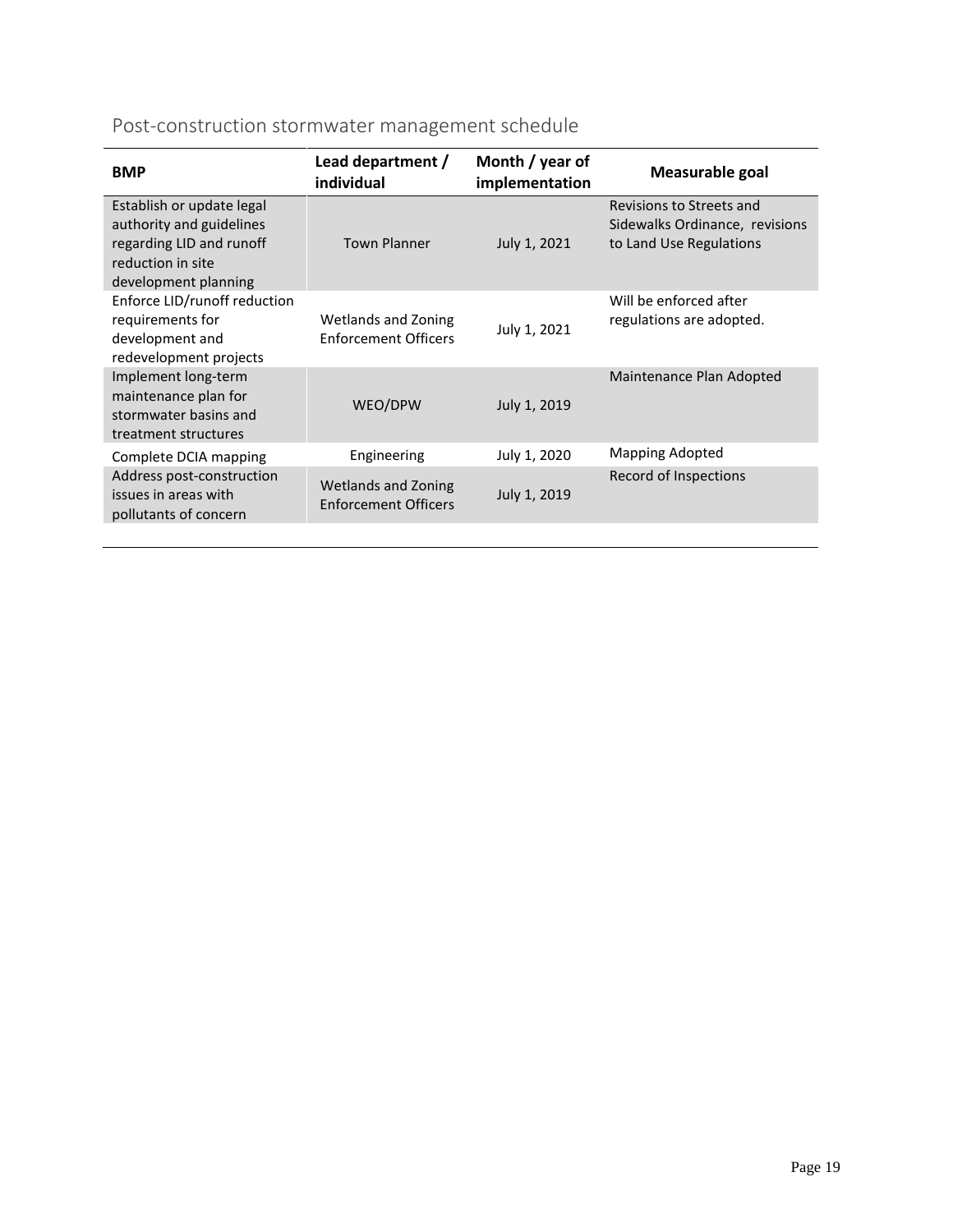# <span id="page-19-0"></span>(6) Pollution Prevention / Good Housekeeping

This minimum control measure outlines a program to mitigate the impact of town operations and maintenance on town owned and/or operated properties and the MS4 itself to water quality.

#### **Goal:**

Prevent or reduce pollutant runoff as a result of municipal operations.

The Town of New Milford will implement an operations and maintenance program to prevent or reduce pollutant runoff from town facilities and protect water quality.

# <span id="page-19-1"></span>6.1 Develop and implement formal employee training program

The Town of New Milford will continue its MS4 training program for town employees to increase awareness of water quality issues. Training will include:

- Standard operating procedures consistent with the MS4 general permit;
- General goals and objectives of this Stormwater Management Plan;
- Identification and reporting of illicit discharges and improper disposal; and
- Spill response protocols and responsibilities.

These trainings may also include regional or statewide trainings coordinated by UConn CLEAR or others.

The Director of Public Works with the assistance of the Administrative Aide as well as the Director of Parks and Recreation and the Assistant Director of Parks and Recreation and the Board of Education will be responsible for implementing a formal employee training program for employees associated with operations of town facilities.

#### <span id="page-19-2"></span>6.2 Implement MS4 property and operations maintenance

Town of New Milford-owned or -operated properties, parks, and other facilities that are owned, operated, or otherwise the legal responsibility of the Town of New Milford, including school properties and the New Milford Police Department will be maintained so as to minimize the discharge of pollutants to its MS4. Such maintenance will include, but not be limited to:

#### (i) Parks and open space

The Town of New Milford will optimize the application of fertilizers by municipal employees, institutional staff, or private contractors on lands and easements for which it is responsible for maintenance. Optimization practices considered may include:

- conducting soil testing and analysis to determine soil phosphorus levels,
- the reduction or elimination of fertilizers,
- reduction of fertilizer usage by adhering to the manufacturers' instructions,
- use of alternative fertilizers forms (i.e. products with reduced, slow-releasing, or insoluble phosphorus compositions),
- proper storage and application practices (i.e. avoid impervious surfaces),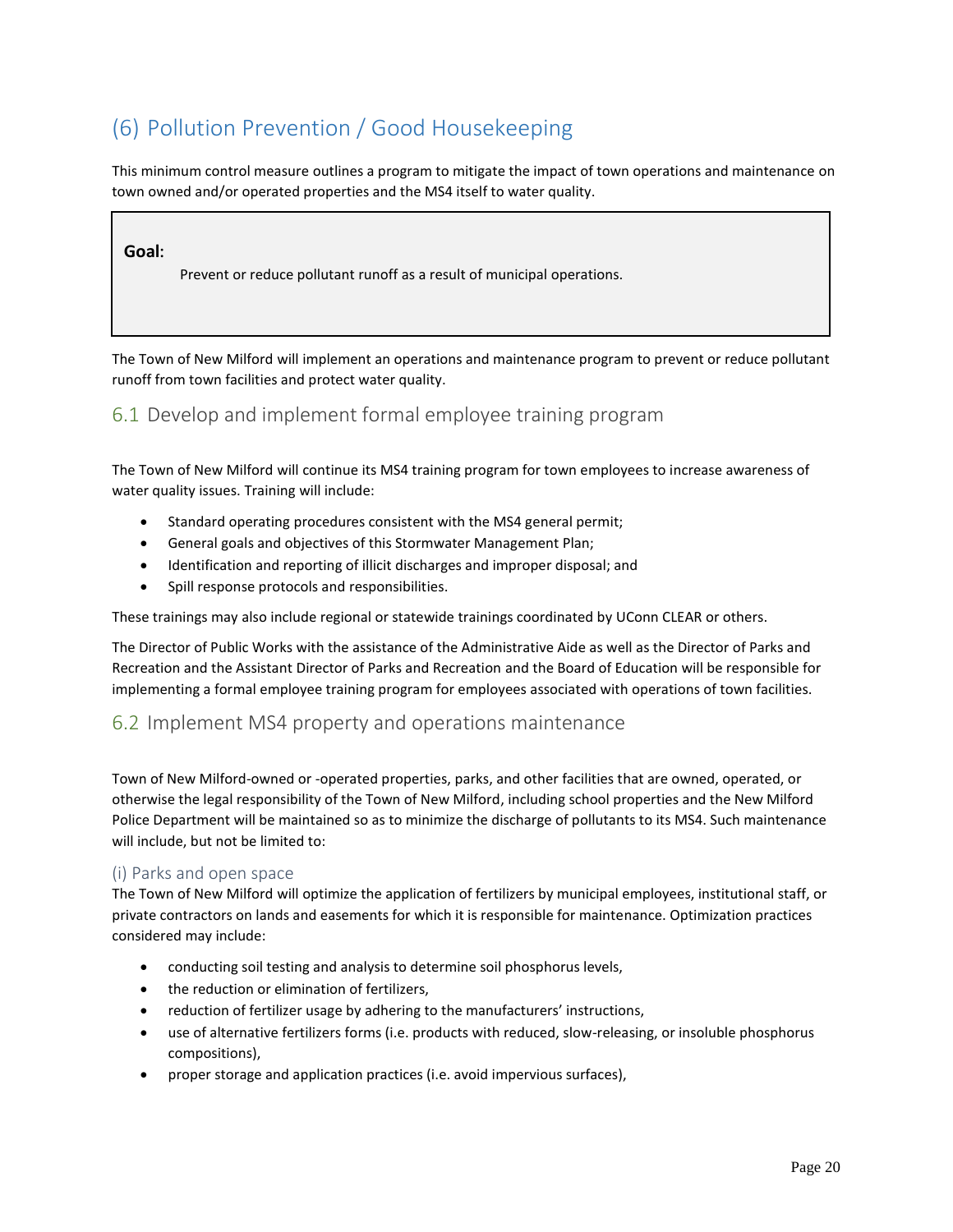- application schedule (i.e. appropriate season or month) and timing (i.e. coordinated with climatic conditions to minimize runoff potential);
- standard operating practices for the handling, storage, application, and disposal of pesticides and herbicides in compliance with applicable state and federal laws;
- evaluating reduced mowing frequencies and use of alternative landscaping materials like drought resistant and native plantings;
- establish procedures for management of trash containers at parks (scheduled cleanings; sufficient number).

The Town of New Milford will establish practices for the proper disposal of grass clippings and leaves at Town of New Milford-owned lands. Clippings shall be composted or otherwise appropriately disposed. Clippings will not enter the MS4 system or waters of the state.

#### (ii) Pet waste management

The Town of New Milford will identify locations where inappropriate pet waste management practices are immediately apparent and pose a threat to receiving water quality due to proximity and potential for direct conveyance of waste to its storm system and waters. In such areas, the Town of New Milford will, implement targeted management efforts such as public education and enforcement (e.g. increased patrol for violators).

In Town of New Milford-owned recreational areas where dog walking is allowed, the Town will install educational signage, pet waste baggies, and disposal receptacles (or require carry-out).

The Town of New Milford will document its efforts in its annual reports. The Town should consider including information regarding the scope and extent of its education, compliance, and enforcement efforts (including the number of violations pursued and fines levied or other enforcement taken).

#### (iii) Waterfowl management

The Town of New Milford will identify lands where waterfowl congregate and feeding by the public occurs.

To raise awareness regarding the water quality impacts, the Town will install signage or use other targeted techniques to educate the public about the detrimental impacts of feeding waterfowl (including the resulting feces deposition) and discourage such feeding practices.

The Town of New Milford will also implement practices that discourage the undesirable congregation of waterfowl in these areas, or otherwise isolate the direct drainage from these areas away from its storm system and waters.

# (iv) Town of New Milford Buildings and facilities (schools under the jurisdiction of the Town, town offices, New Milford Public Library, Police Station and other Town of New Milford-owned or operated buildings or utilities)

The Town of New Milford will:

- evaluate the use, storage, and disposal of both petroleum and non-petroleum products and ensure, through employee training, that those responsible for handling these products know proper procedures;
- ensure that Spill Prevention Plans are in place, if applicable, and coordinate with the fire department as necessary;
- develop management procedures for dumpsters and other waste management equipment;
- sweep parking lots and keep areas surrounding the facilities clean to minimize runoff of pollutants;
- ensure that all interior building floor drains are not connected to the MS4 and are appropriately permitted.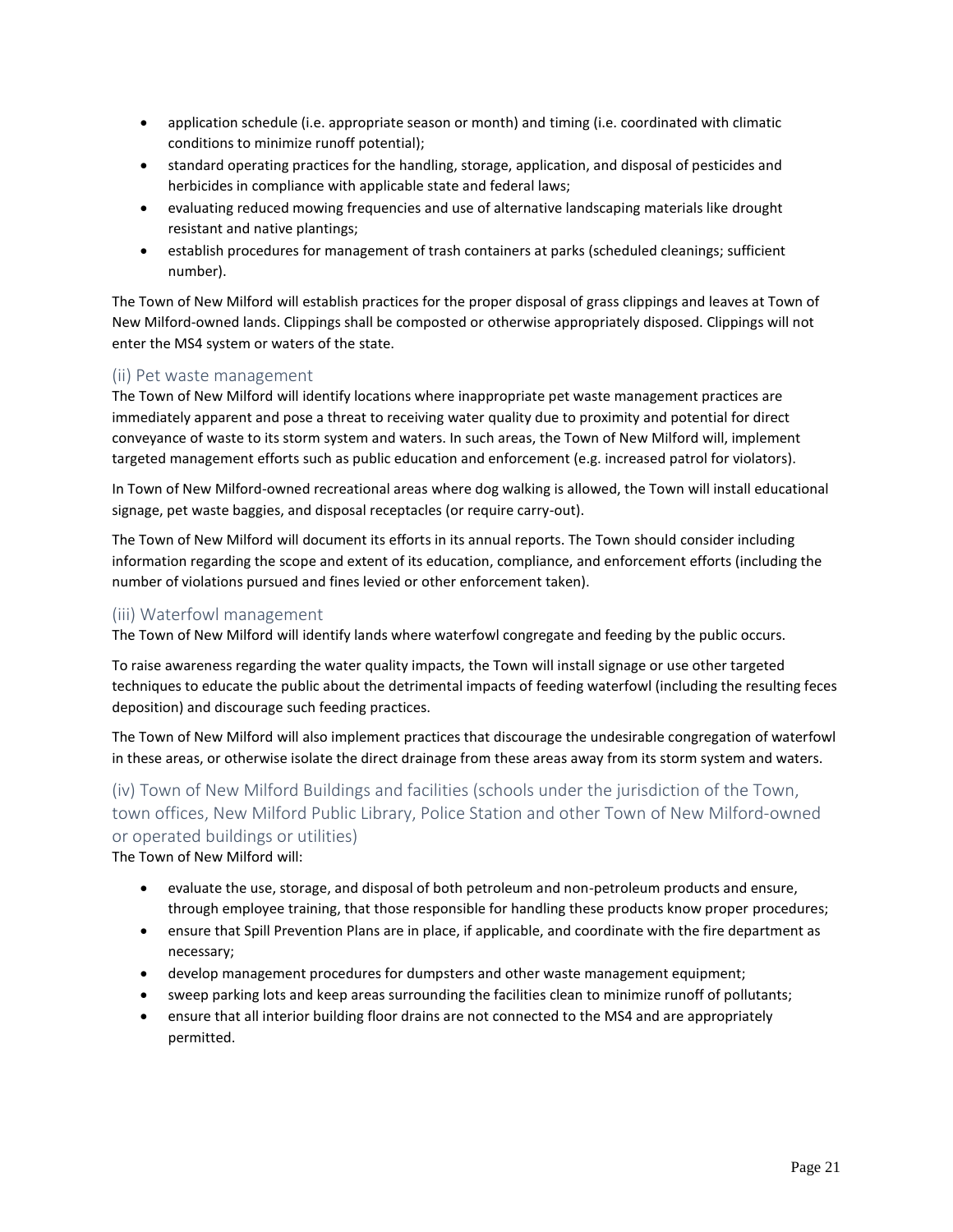#### (v) Vehicles and Equipment

The Town of New Milford will

- **EXE** establish procedures for the storage of Town-owned or -operated vehicles;
- require vehicles with fluid leaks to be stored indoors or in contained areas until repaired;
- evaluate fueling areas owned by the Town and used by Town owned or -operated vehicles and if possible, place fueling areas under cover in order to minimize exposure;
- establish procedures to ensure that vehicle wash waters are not discharged to the municipal storm sewer system or to surface waters;
- ensure any interior floor drains are appropriately permitted.

#### (vi) Leaf Management

The Town of New Milford will establish and implement procedures to minimize or prevent the deposition of leaves in catch basins, streets, parking lots, driveways, sidewalks or other paved surfaces that discharge to the MS4. Such procedures shall also apply to leaves collected by the Town of New Milford.

# <span id="page-21-0"></span>6.3 Implement coordination with interconnected MS4s

The Town of New Milford will coordinate with operators of interconnected MS4s (such as neighboring municipalities, institutions and DOT) regarding the contribution of potential pollutants from the storm sewer systems, contributing land use areas and stormwater control measures in the respective MS4s. This same coordination shall be conducted regarding operation and maintenance procedures utilized in the respective systems.

# <span id="page-21-1"></span>6.4 Develop and implement a program to control other sources of pollutants to the MS4

The Town of New Milford will develop and implement a program to control the contribution of pollutants to its MS4 from commercial, industrial, municipal, institutional or other facilities, not otherwise authorized by a CT DEEP stormwater permit.

# <span id="page-21-2"></span>6.5 Evaluate additional measures for discharges to impaired waters

#### (i) For waters for which Nitrogen or Phosphorus is a Stormwater Pollutant of Concern:

On Town of New Milford-owned or -operated lands, the Town shall implement a turf management practices and procedures policy which includes, but is not limited to, procedures for proper fertilizer application and the planting of native plant materials to lessen the amount of turf area requiring mowing and the application of chemicals. Each Annual Report will discuss the actions taken to implement this policy with an estimate of fertilizer and turf reduction.

#### (ii) For waters for which **Bacteria** is a Stormwater Pollutant of Concern:

On Town of New Milford-owned or -operated lands with a high potential to contribute bacteria (such as dog parks, parks with open water, sites with failing septic systems), the Town will develop, fund, implement, and prioritize a retrofit or source management program to correct the problem(s) within a specific timeframe. Each Annual Report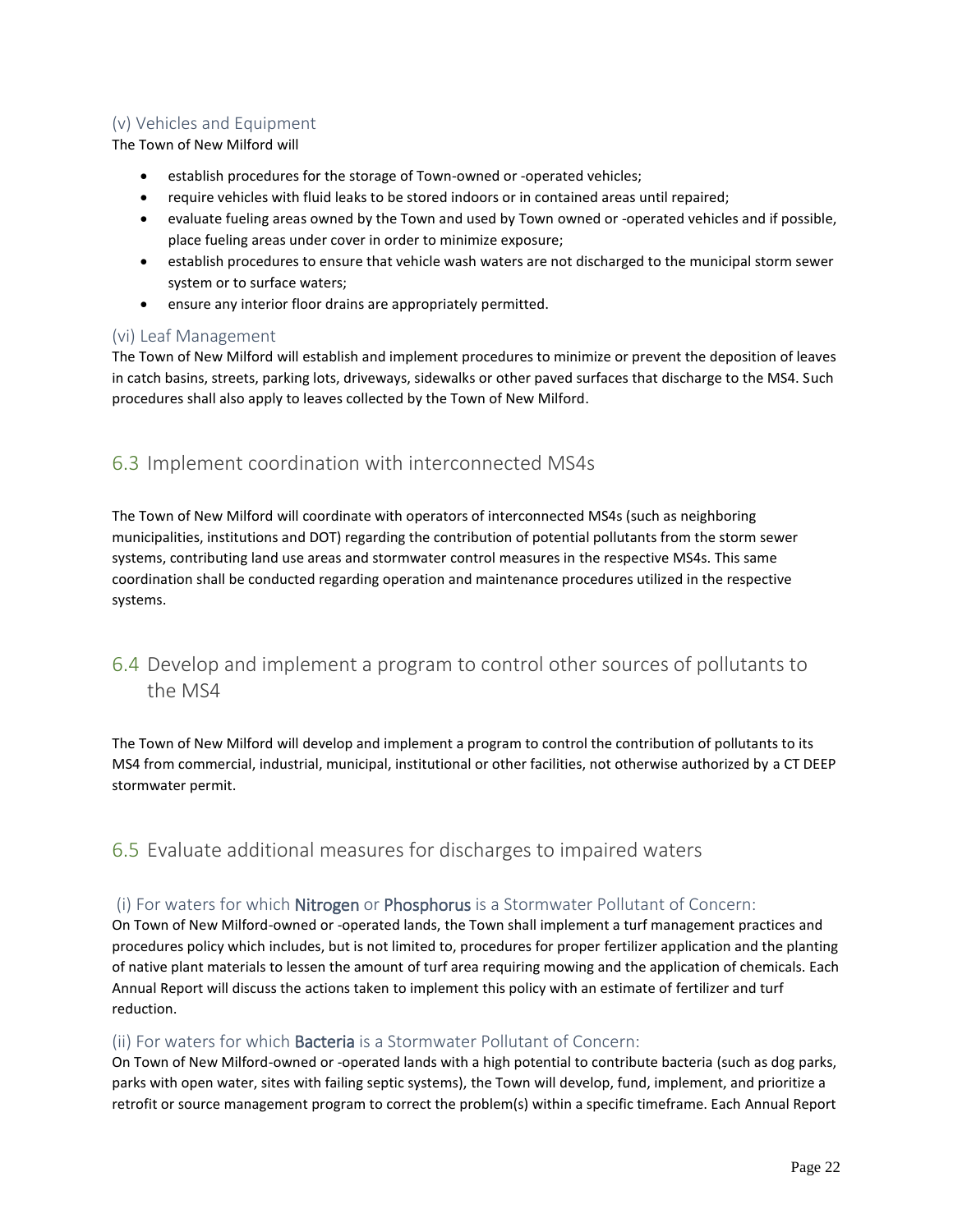will identify problem areas for which a retrofit or source management program were developed, the location of the closest outfall monitored in accordance with Section 6(*i*), the cost of such retrofit or program, and the anticipated pollutant reduction. On Town of New Milford-owned or -operated lands, prohibit the feeding of geese or waterfowl and implement a program to manage geese and waterfowl populations. Each Annual Report will discuss the actions taken to implement this program.

# <span id="page-22-0"></span>6.6 Track projects that disconnect DCIA

The Town of New Milford will annually track the total acreage of Directly Connected Impervious Area (DCIA) that is disconnected from the MS4 as a result of redevelopment or retrofit projects within the town. For each retrofit/redevelopment project, the Town of New Milford will document the amount of existing DCIA that is disconnected. The total amount of disconnected DCIA will be reported each year in the Annual Report. Starting on July 1, 2021, the Town of New Milford's goal will be to reduce 1% of its total DCIA acreage per year to the maximum extent possible. The Town will provide updates on this goal in its annual report. The Town of New Milford will also incorporate all DCIA disconnections which occurred in the town since July 1, 2012 towards meeting this goal.

# <span id="page-22-1"></span>6.7 Develop and implement an infrastructure repair, rehabilitation and retrofit program

The Town of New Milford will continue a program to identify MS4 structures to repair, rehabilitate, or upgrade to reduce or eliminate the discharge of pollutants into water bodies. This program will be responsive to new information on outfalls discharging pollutants, impaired waters, inspections, or observations made during outfall mapping under the IDDE section of this plan.

# <span id="page-22-2"></span>6.8 Develop and implement plan to identify and prioritize retrofit projects

The Town of New Milford will develop a Retrofit Project Plan to identify and prioritize potential DCIA disconnection projects. Prioritization will be based on several factors, including whether the project lies within one of the MS4 priority areas (urbanized area, DCIA > 11%, discharge to impaired waters). The Town of New Milford will include in its annual report for the third year of the permit (2020-2021) its identification and prioritization process, a rationale for the selection of projects to be implemented, and the total acres of DCIA to be disconnected upon implementation. The implementation of projects in this plan will begin by June 30, 2022.

# <span id="page-22-3"></span>6.9 Develop and implement street sweeping program

The Town of New Milford will implement a program to provide for regular inspection and maintenance of Town of New Milford-owned or -operated streets, parking areas and other MS4 infrastructure.

The Town of New Milford currently has procedures in place for sweeping town-owned or operated streets and parking lots. All streets and parking lots within the MS4 Priority Areas will be inspected, swept and/or cleaned (as necessary) at least once per year in the spring following the cessation of winter maintenance activities (i.e. sanding, deicing, etc.). The procedures shall include more frequent inspections, cleaning and/or sweeping of targeted areas determined by the Town to have increased pollutant potential based on the presence of active construction activity or other potential pollutant sources. The Town of New Milford will identify such potential pollutant sources based upon surface inspections, catch basin cleaning or inspection results, land use, winter road deicing and/or sand application, impaired or TMDL waters or other relevant factors as determined by the Town of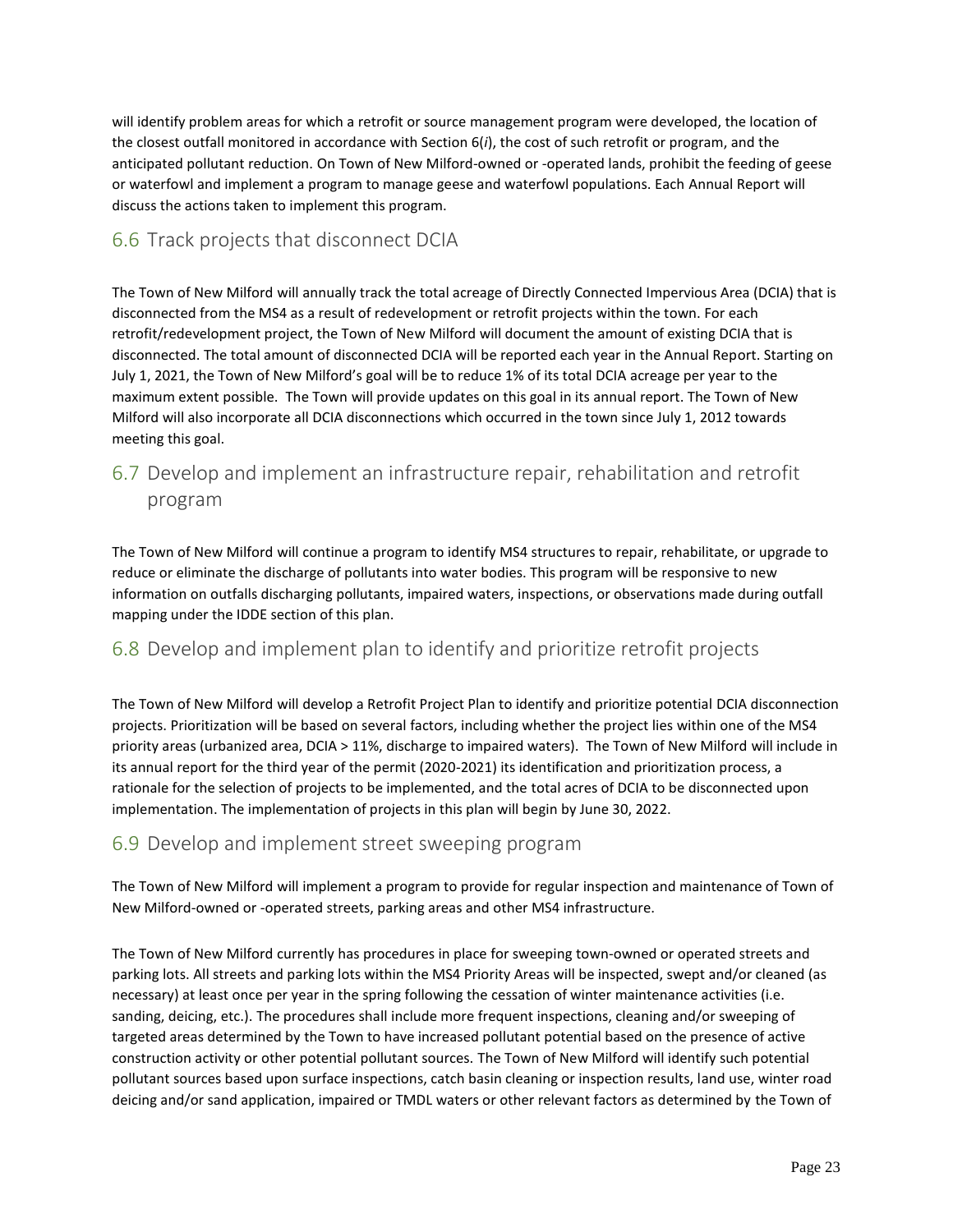New Milford. If wet dust suppression is conducted, the use of water will be minimized such that a discharge of excess water to surface waters and/or the storm sewer system does not occur.

For streets and parking lots outside the MS4 Priority Areas, including any rural uncurbed streets and parking lots with no catch basins, the Town of New Milford will either meet the minimum frequencies above, or develop and implement an inspection, documentation and targeted sweeping and/or cleaning plan for those areas by June 30, 2018 and submit such plan with its year one Annual Report. For new and redeveloped municipal parking lots, the Town of New Milford will evaluate options for reducing stormwater runoff to surface waters and/or the storm sewer system by the installing pervious pavements and/or other measures to promote sheet flow of stormwater.

- a. The Town of New Milford will ensure the proper disposal of street sweepings in accordance with DEEP policies, guidance and regulations. Sweepings shall not be discharged back into the storm drain system and/or surface waters.
- b. The Town of New Milford will document results of its sweeping program in its annual reports including: a summary of inspection results, curb miles swept, dates of cleaning, volume or mass of material collected, and method(s) of reuse or disposal. The Town of New Milford will also include documentation of any alternate sweeping plan for rural uncurbed streets and any runoff reduction measures implemented.

# <span id="page-23-0"></span>6.10 Develop and implement catch basin cleaning program

The Town of New Milford currently conducts routine cleaning of all catch basins and tracks catch basin inspection observations. Utilizing information compiled through its inventory of catch basins, operational staff and public complaints, the Town will optimize routine cleaning frequencies for particular structures or catchment areas as follows to maintain acceptable sediment removal efficiencies:

- a. Inspect all Town of New Milford-owned catch basins within MS4 Priority Areas at least once by June 30, 2020. Catch basins outside the MS4 Priority Areas shall be inspected by June 30, 2022.
- b. Prioritize inspection and maintenance for Town of New Milford-owned catch basins located near impaired waters and construction activities (roadway construction, residential, commercial, or industrial development or redevelopment). The Town of New Milford will clean catch basins in such areas more frequently if inspection and maintenance activities indicate excessive sediment or debris loadings.
- c. Establish a schedule such that the frequency of routine cleaning will ensure that no catch basin at any time will be more than fifty (50) percent full. A catch basin sump is more than 50 percent full if the contents within the sump exceed one half the distance between the bottom interior of the catch basin to the invert of the deepest outlet of the catch basin.
- d. If a catch basin sump is more than fifty (50) percent full during two consecutive routine inspections/cleaning events, the Town will document that finding, investigate the contributing drainage area for sources of excessive sediment loading, and to the maximum extent practicable, abate contributing sources. The Town of New Milford will describe any actions taken in its Annual Report.
- e. The Town of New Milford will detail its plan for optimizing catch basin cleaning, inspection plans, and its schedule for gathering information to develop the optimization plan in its first annual report. Documentation shall include metrics and other information used to reach the determination that the established plan for cleaning and maintenance is optimal for the MS4. The Town will keep a log of catch basins cleaned or inspected.
- f. The Town will report in each Annual Report the total number of catch basins, number inspected, number cleaned, the total volume or mass of material removed from all catch basins and, if practicable, the volume or mass of material removed from each catch basin draining to water quality limited waters.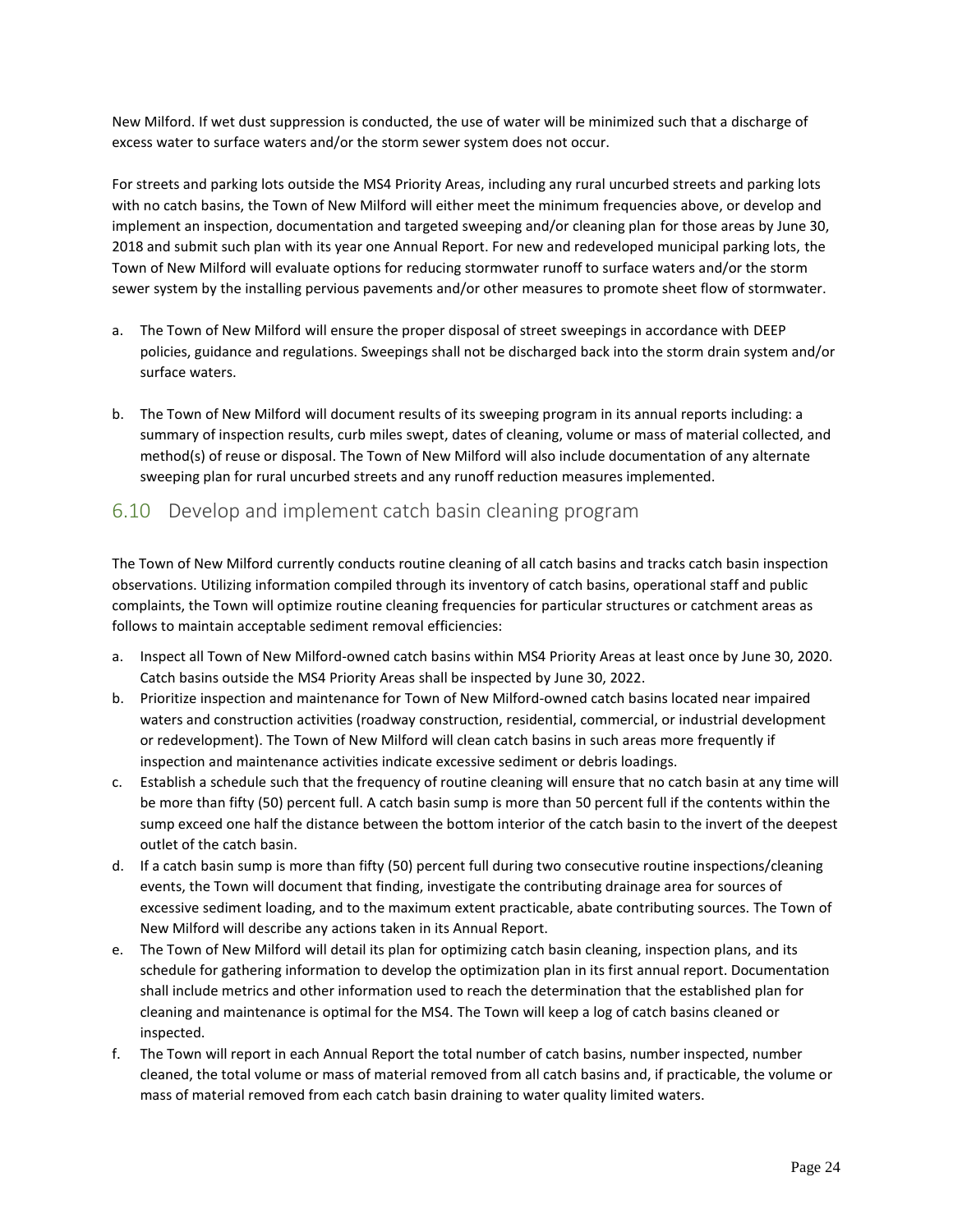# <span id="page-24-0"></span>6.11 Develop and implement snow management practices

#### (i) Deicing Material Management

The Town of New Milford will develop and implement standard operating practices for the use, handling, storage, application, and disposal of deicing products such as salt and sand to minimize exposure to stormwater; consider means to minimize the use and optimize the application of chloride-based or other salts or deicing product (while maintaining public safety) and consider opportunities for use of alternative materials; for any exterior containers of liquid deicing materials installed after July 1, 2017, the Town will provide secondary containment of at least 110% of the largest container or 10% of the total volume of all containers, whichever is larger, without overflow from the containment area.

#### (ii) Snow and Ice Control Practices

The Town of New Milford will implement and refine its standard operating practices regarding its snow and ice control to minimize the discharge of sand, anti-icing or de-icing chemicals and other pollutants (while maintaining public safety).

The Town will establish goals for the optimization of sand and/or chemical application rates through the use, where practicable, of automated application equipment (e.g. zero-velocity spreaders), anti-icing and pre-wetting techniques, implementation of pavement management systems, and alternate chemicals.

The Town will maintain records of the application of sand, anti-icing and/or de-icing chemicals to document the reduction of chemicals to meet established goals.

The Town will ensure the proper training for deicing applications for municipal employees, institutional staff, or private contractors on lands and easements for which it is responsible for maintenance.

The Town will manage and dispose of snow accumulations in accordance with DEEP's Best Management Practices for Disposal of Snow Accumulations from Roadways and Parking Lots, revised 2/4/11 and as amended (see link at: [www.ct.gov/deep/stormwater\)](http://www.ct.gov/deep/stormwater).

In its Annual Report, the Town of New Milford will document results of its snow removal program including, at a minimum: the type of staff training conducted on application methods and equipment, type(s) of deicing materials used; lane-miles treated; total amount of each deicing material used; type(s) of deicing equipment used; any changes in deicing practices (and the reasons for the change); and snow disposal methods.

# <span id="page-24-1"></span>6.12 Impact of Pollution Prevention and Good Housekeeping on Endangered or Threatened Species to be Considered

For all infrastructure repair, rehabilitation and retrofit projects, the Town will review Natural Diversity Database Maps and comply with CGS 26-310(a) should it be determined activity will occur in an area identified as a habitat for endangered, threatened or special concern species.

# <span id="page-24-2"></span>6.13 Impact of Pollution Prevention and Good Housekeeping on Aquifer Protection Areas to be Considered

For all infrastructure repair, rehabilitation and retrofit projects, the Town will review Aquifer Protection mapping and comply with the provisions of the New Milford Aquifer Protection regulations should it be determined activity will occur in the Aquifer Protection District.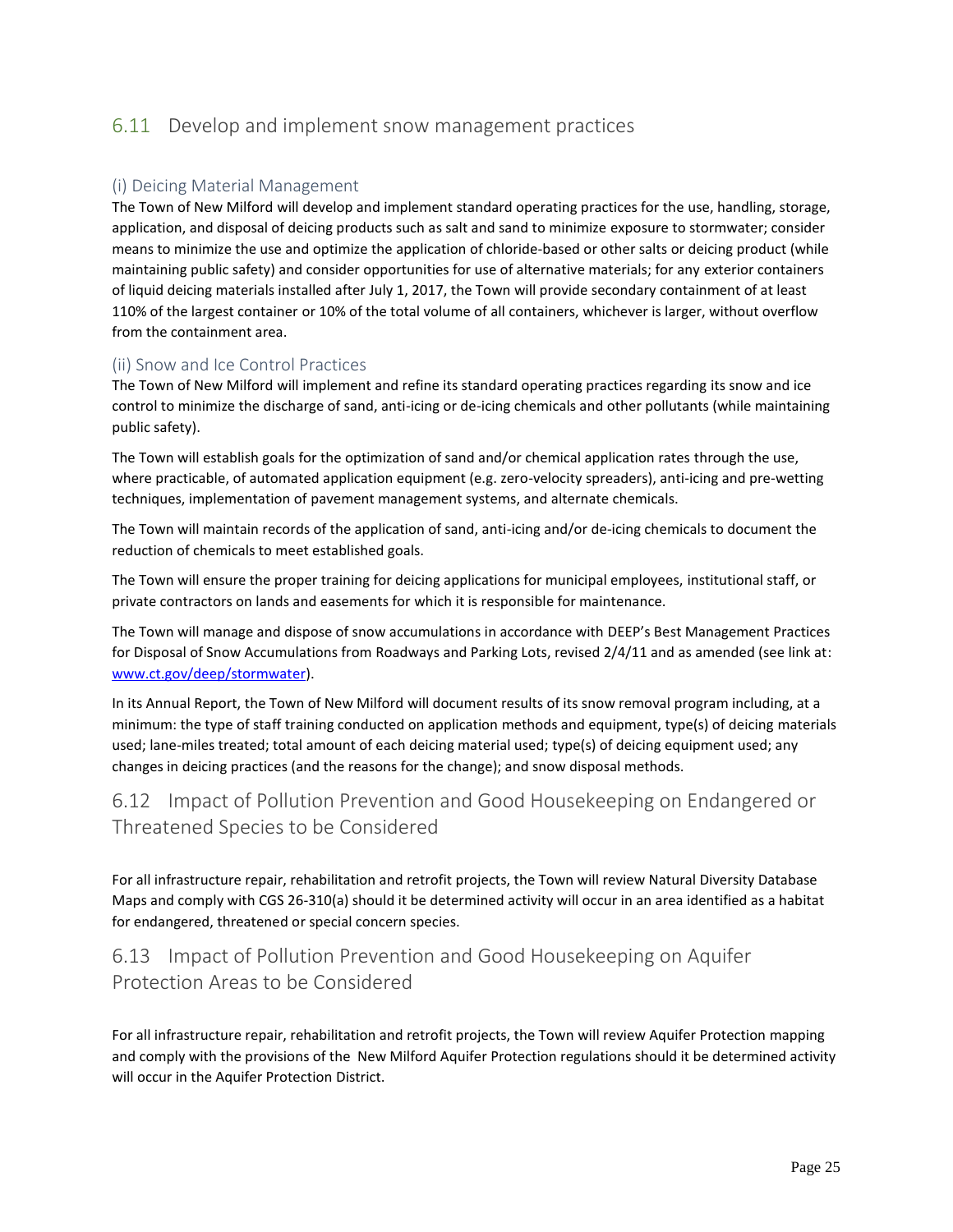# <span id="page-25-0"></span>6.14 Impact of Pollution Prevention and Good Housekeeping on Lands located within a conservation or preservation restriction area

For all infrastructure repair, rehabilitation and retrofit projects, the Town will review Open Space mapping and comply with the provisions of CGS Section 47-42d where proof of written notice of the General Permit Registration must be given to the holder of the restriction, or a letter from the holder of such restriction verifying that this registration is in compliance with the terms of this restriction must be kept on site.

# Pollution prevention/ good housekeeping schedule

| <b>BMP</b>                                                                       | Lead department /<br>individual                                             | Month / year of<br>implementation | Measurable goal                                                                                  |
|----------------------------------------------------------------------------------|-----------------------------------------------------------------------------|-----------------------------------|--------------------------------------------------------------------------------------------------|
| 1.Develop/implement formal<br>employee training program                          | DPW, Parks and<br>Recreation, Board of<br>Education                         | July 1, 2017                      | <b>Training Program Created</b>                                                                  |
| 2. Implement MS4 property and<br>operations maintenance                          | DPW, Parks and<br>Recreation, Board of<br><b>Education, Police</b><br>Dept. | July 1, 2017                      | Letters from departments<br>regarding their property<br>and operations<br>maintenance procedures |
| 3. Implement coordination with<br>interconnected MS4s                            | DPW, Town Planner                                                           | July 1, 2017                      | Coordination with<br><b>Connecticut DOT</b>                                                      |
| 4. Develop/implement program to<br>control other sources of pollutants<br>to MS4 | DPW, Town Planner                                                           | July 1, 2017                      | Copy of operations and<br>maintenance procedures<br>from departments.                            |
| 5. Evaluate additional measures for<br>discharges to impaired waters             | Health Dept., Parks<br>and Recreation,<br><b>Board of Education</b>         | July 1, 2017                      | Reports from Health Dept.<br>Parks and Recreation and<br><b>Board of Education</b>               |
| 6. Track projects that disconnect<br><b>DCIA</b>                                 | WEO, ZEO,<br>Engineering                                                    | July 1, 2017                      | Implementation of<br>tracking program                                                            |
| 7. Develop/implement infrastructure<br>repair/rehab program                      | WEO, Planning,<br>Engineering                                               | July 1, 2017                      | Document outlining<br>program.                                                                   |
| 8. Develop/implement plan to<br>identify/prioritize retrofit projects            | DPW, Engineering                                                            | July 1, 2020                      | Document outlining policy.                                                                       |
| 9. Develop/implement street<br>sweeping program                                  | <b>DPW</b>                                                                  | July 1, 2017                      | Document outlining policy.                                                                       |
| 10.Develop/implement catch basin<br>cleaning program                             | <b>DPW</b>                                                                  | July 1, 2017                      | Document outlining policy.                                                                       |
| 11.Develop/implement snow<br>management practices                                | <b>DPW</b>                                                                  | July 1, 2017                      | Document outlining policy.                                                                       |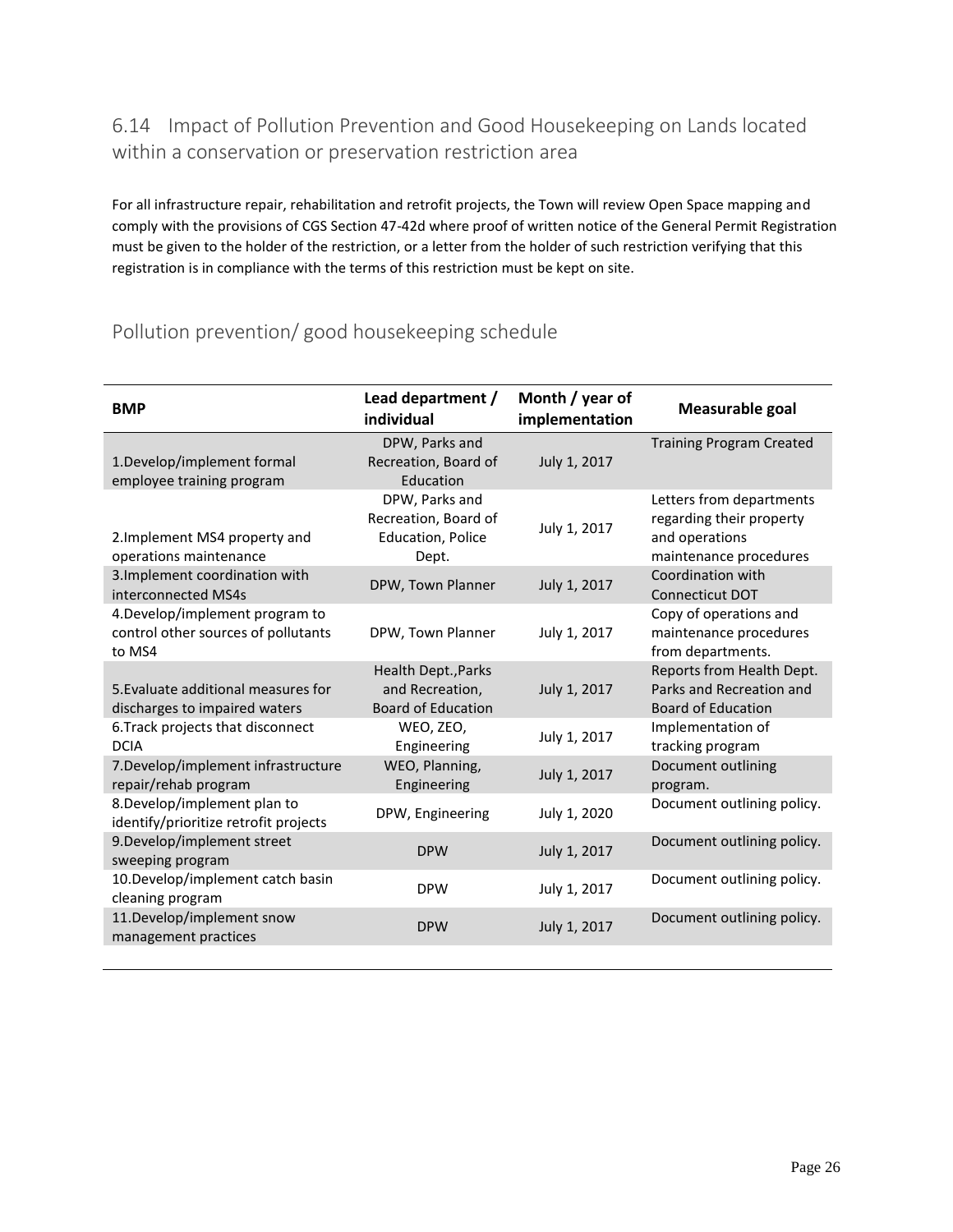# Outfall Monitoring

The Town of New Milford will monitor and investigate all MS4 outfalls that discharge to impaired waterbodies by the end of the permit term. Using the outfall inventory developed under the IDDE minimum control measure, the Town of New Milford will identify which outfalls discharge to impaired waters and screen them for the specific impairments.

Once half of all outfalls discharging to impaired waterbodies have been screened, the six outfalls contributing the highest level of pollutants will be identified and screened on an annual basis.

Based on the screening results, the Town will investigate the drainage areas of outfalls that are contributing to the impairment. The investigations may consider land use or development patterns, business or commercial activities, industrial activities, DCIA, natural contributors, MS4 maintenance issues, residential activities, or anything else potentially contributing to the source of the impairment.

Based on results of the drainage area investigations, the Town will implement measures to address sources of the impairments including the specific impaired waters provisions described within the permit control measures.

# Plan Amendments

The Town of New Milford will amend the SMP whenever:

- (1) there is a change which has the potential to cause pollution of the waters of the state; or
- (2) the actions required by the Plan fail to prevent pollution of the waters of the state or fail to otherwise comply with any other provision of this general permit; or
- <span id="page-26-0"></span>(3) the Commissioner requests modification of the Plan.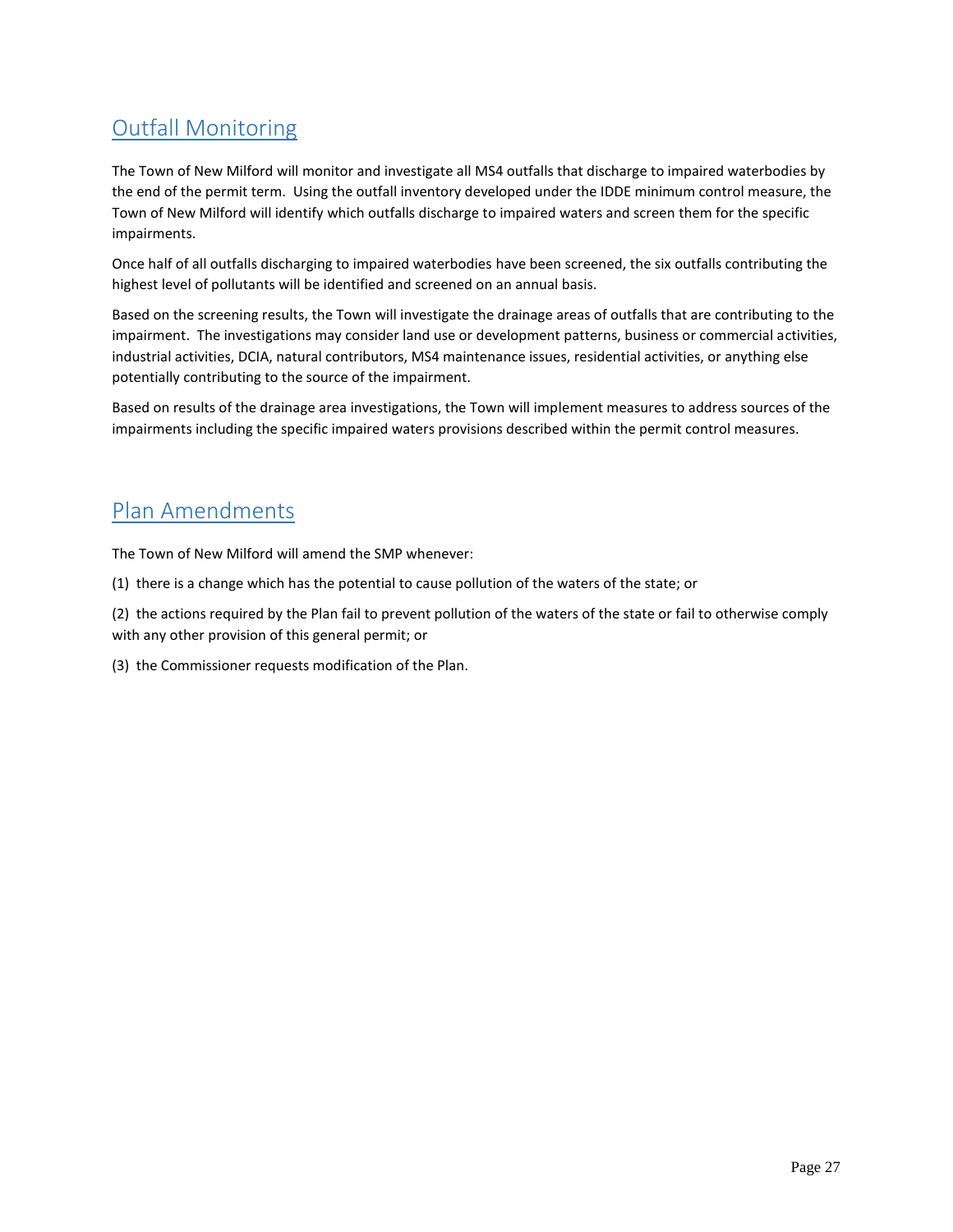# Stormwater Management Plan Signatures

I have personally examined and am familiar with the information submitted in this document and all attachments thereto, and I certify that, based on reasonable investigation, including my inquiry of those individuals responsible for obtaining the information, the submitted information is true, accurate and complete to the best of my knowledge and belief. I understand that a false statement made in this document or its attachments may be punishable as a criminal offense, in accordance with Section 22a-6 of the Connecticut General Statutes, pursuant to Section 53a-157b of the Connecticut General Statutes, and in accordance with any other applicable state law.

| David Gronbach, Mayor           | Date |
|---------------------------------|------|
|                                 |      |
| Kathy Castagnetta, Town Planner | Date |
| (Principal Plan Preparer)       |      |